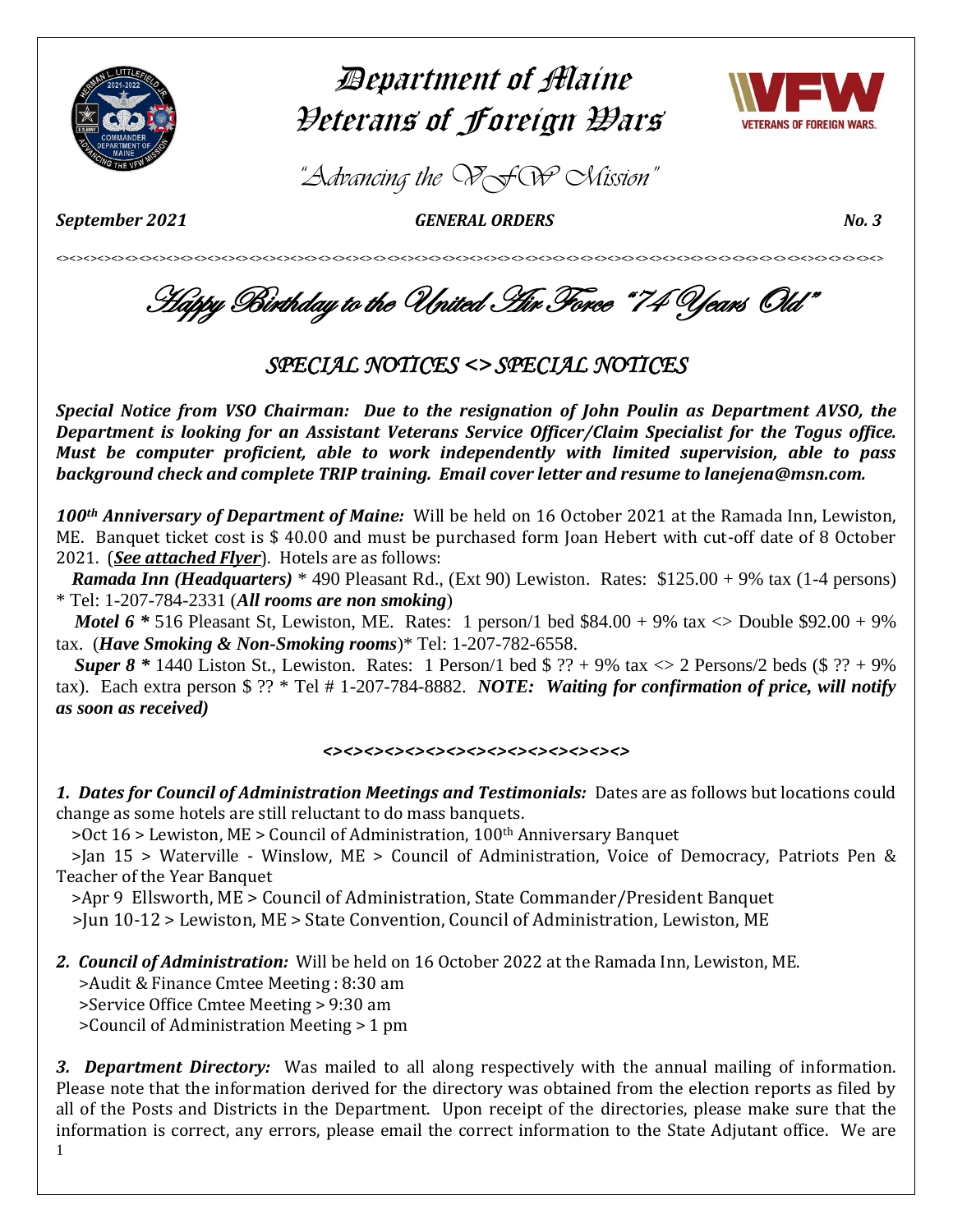still having problems with incorrect addresses for Post Officers.

*4. October CoA - 100th Anniversary:* Senior Vice Commander-in-Chief Timothy M. Borland will be the national representative for our October Council of Administration and the Department of Maine 100<sup>th</sup> Anniversary banquet. Plan to attend and let us have a great turnout of members.

*5. Commanders Challenge:* **From:** Matthew Nute [<MNute@vfw.org>](mailto:MNute@vfw.org)

 Comrades, As we are rolling into the 2021-2022 Membership Year, the goal on everyone's minds should be 100% and beyond. With that said, Commander-in-Chief Fritz Mihelcic has set out the first of his Commander's Challenges to drive membership this year.

 For the month of September 2021, the top Post in each membership division based on total increase in Annual members (New, Renewing, Reinstated, and Dues-Paying Transfers) will receive a \$500 award deposited directly into their Post account. We want to start strong, so this month we want our Posts out there recruiting new members, contacting members who will expire soon and making sure they renew, and working those lapsed and unpaid lists to bring former members back into the fold.

With the help of our leadership and dedicated members working towards the goals that the Commander-in-Chief has set, we can make this a benchmark year for membership growth. We've proven that we have the tools, the know-how, the motivation, and the opportunity. As the Chief's slogan states, when it comes to strengthening our membership – THE TIME IS NOW!

 As always, the Membership Department is available for assistance, information, or to answer any questions my might have. Feel free to call us at 888-564-6839 or email us at [membership@vfw.org.](mailto:membership@vfw.org)

Matt Nute, Eligibility Coordinator, Membership, VFW National Headquarters

Ph: 1.888.JOIN.VFW (888.564.6839)

*6. Attention of Commanders at all levels:* Is directed to Section 703 of the National Bylaws which requires that each accountable officer be bonded with an indemnity company in the sum at least equal to the amount of the liquid assets for which he may be accountable.

*7. Posts Commanders:* Are urged to start planning suitable programs now for the observance of Veterans Day (see Section 223 of the Manual of Procedure).

*8. Change of Post and District Officers:* All District and Post Commanders are reminded that whenever there is change of Officer(s) within the Post or District that they need to notify the State Adjutant Office asap so that the Department directory can be updated accordingly and the information disseminated to all in the General Orders.

*9. Patriot Day, September 11:*Per Presidential Proclamation, September 11, is designated as "Patriot Day." The President requests the flag of the United States to be flown at half-staff (sunrise to sunset) and a moment of silence observed in honor of the individuals who lost their lives on that day due to terrorist attacks on the United States.

*10. POW/MIA Recognition Da, September 17y:* Will be observed on September 18th know as POW/MIA Recognition Day. Posts shall conduct a ceremony which can be found in the Manual of Procedure and a speech will be emailed to all of the Posts by the State Adjutant office.

*11. Commanders:* On all levels are reminded that according to Section 105 if the National By-Laws, a member whose dues are unpaid after their anniversary date ceases to be a member in good standing and loses all rights of membership in the Veterans of Foreign Wars. They shall not attend meetings or conventions and shall not participate in Post, County Council, District, Department or National functions.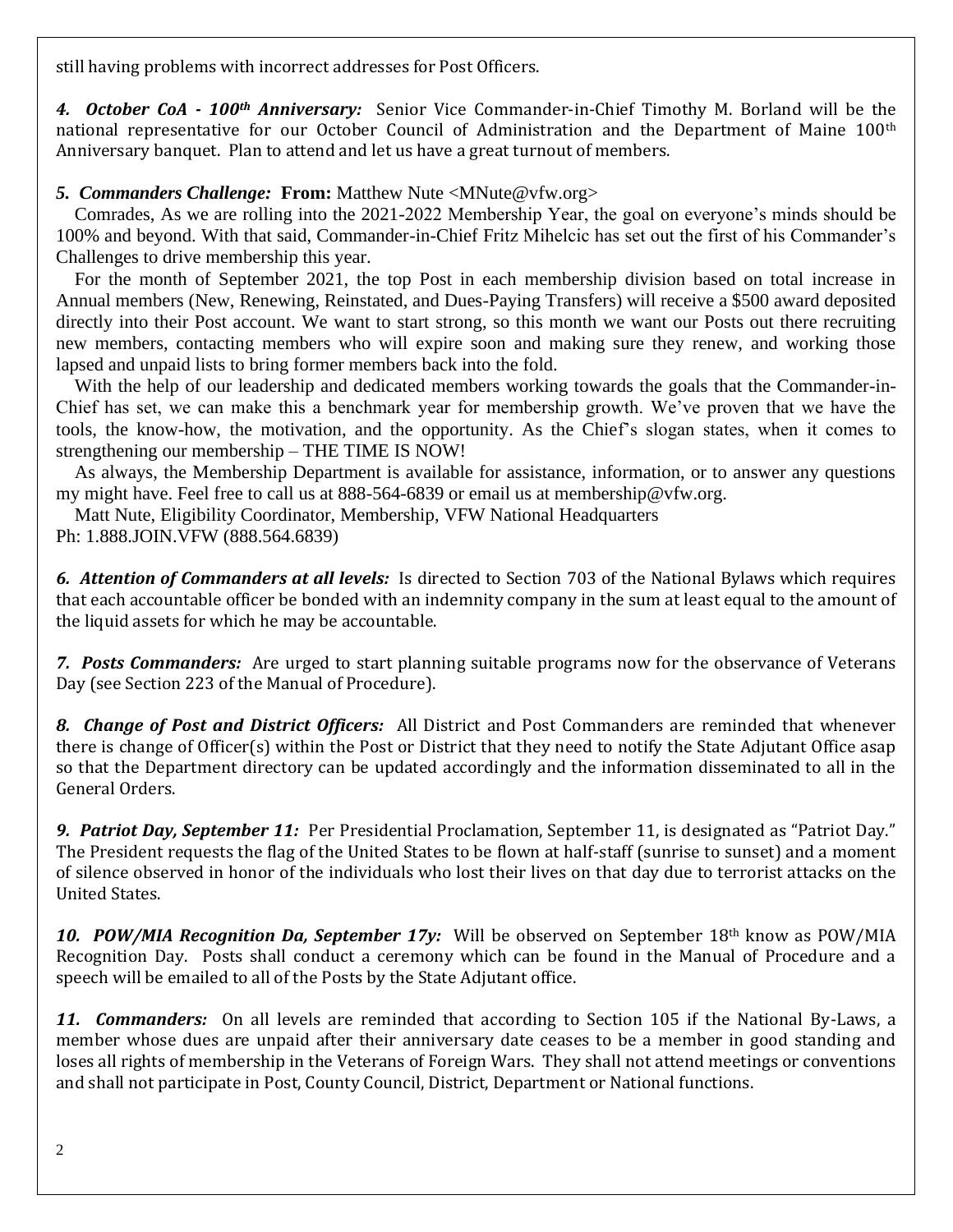*12. Change of Post and District Officers:* All District and Post Commanders are reminded that whenever there is change of Officer(s) within the Post or District that they need to notify the State Adjutant Office ASAP so that the Department directory can be updated accordingly and the information disseminated to all in the General Orders.

*13. Community Activities Reporting:* Reports can be completed via the Department website which once sent out is received by all respective Chairpersons. You can email it to Chmn Christopher Robison 15 E. Bucksport Rd., Orrington, ME 04474 or email at *[clrobison1981@yahoo.com.](mailto:clrobison1981@yahoo.com)* We are well aware that all Posts are doing tremendous community activities within their communities and Posts, but on many occasions are not being reported. *REPORT, REPORT, REPORT.* 

*14. District Meetings Date Changes:* District Commanders are reminded to notify the State Adjutant office ASAP of any changes in District meeting dates so that the respective Department Representative can be notified in plenty of time.

*15. Candidates for State Surgeon 2022-2023:* Any member wishing to run for the high office of State Surgeon are to notify the State Adjutant office via e-mail of their intent for publishing in the GOs.

*16. Eastern Conference:* Will be held Oct 29-31, 2021 at the Princess Royale Ocean Front Hotel and Conference Center, 9100 Ocean Highway – Oceanfront, Ocean City, MD 28142. Room rates are: \$89+ tax for Ocean/Pool View, \$129.00+tax for Ocean front. Please make your reservations by calling directly to the hotel @ 1-800-4-Royale. The deadline for room reservations is 20 September 2021, after that deadline, all unreserved rooms will be released to the general public. If a handicap room is needed, please let the hotel know at the time of reservation.

*17. Trustee's Report of Audit:* Post/District are reminded to forward their Trustees' reports at the end of each quarter of current year: June 30, Sep 30; Dec 31 and Mar 31; send these reports as soon as possible after each quarter to the Department Quartermaster.

*18. 2021 National By-Laws – Manual of Procedures Book:* At the upcoming National Convention in Kansas City, many changes will be voted on and published in the 2021 book. All Posts are asked to order the book from the VFW store for their use. *CoA members will receive their by-laws book from the Department.*

*19. District/Post By-Laws:* District and Posts are reminded to look at when you last updated your by-laws. If it has been more than 5 years, you need to look at them and update them. Please use the current template as provided by National Headquarters or contact the State Adjutant who will email you the current template. Once completed, please forward 3 original signed copies to State Headquarters for review and then forwarding to National for approval. Several Post and Districts have submitted them to date and approved by National. Great success to date to all of the Posts who have submitted new Post By-Laws and thanks for the great job that they have done.

### *20. Dates to Remember:*

 6 Sep > Labor Day 11 Sep > Patriot's Day 14 Sep > Ladies Auxiliary VFW Organized (1914) 17 Sep > POW/MIA Day 29 Sep > VFW Day – VFW established (1899) 16 Oct > Department 100th Anniversary Banquet, Council of Administration, Lewiston, ME 29-31 Oct > Eastern Conference, Ocean City, MD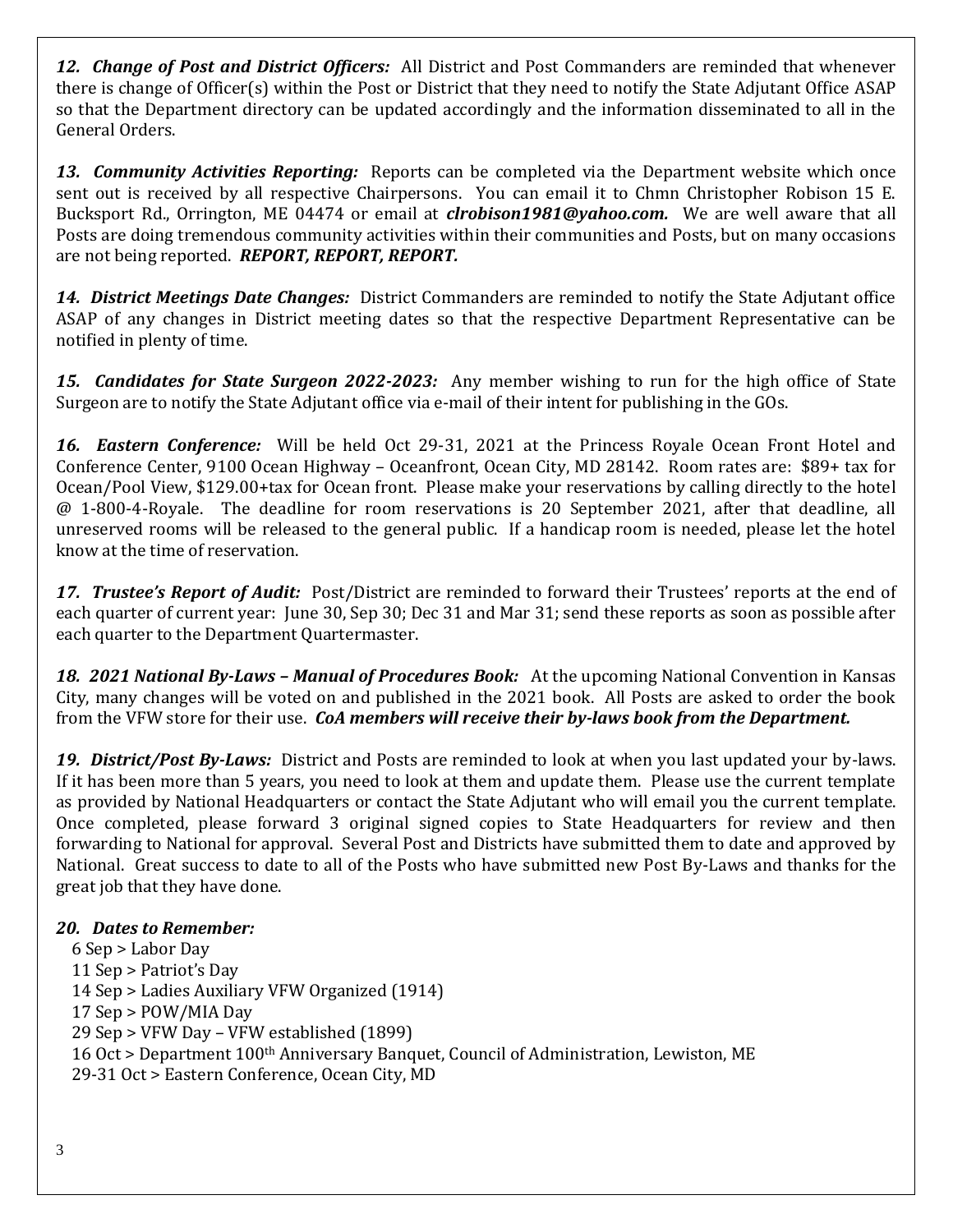### *21. Candidates for Department High Office 2022 - 2023:*

 Department Commander > Jennifer L. Lane > Post 1603 Department Sr. Vice Commander > John J. Bouchard > Post 9389 Department Jr. Vice Commander > Anthony R. Kimble > Post 3108 Department Quartermaster > David D. Williams > Post 1641 Department Chaplain > Kevin G. Woodward > Post 11553 Department Judge Advocate > Amy H. Morse-Meuchel > Post 6859 Department Surgeon > Teresa J.S. Drag > Post 9787 Department Surgeon > William E. Day > Post 7997 Department Surgeon > Randolph S. Michaud > Post 2599

### *22. District Meeting Dates:*

 D-1 > 12 Sep @ 1 pm > Ashland Post 9699 > Cmdr Littlefield D-5 > 26 Sep @ 1 pm > Jackman Post 5723 (American Legion Post, 344 Main St) > QM Williams  $D-10 > 26$  Sep @ 1 pm > Portland Post 6859 > SG Meuchel D-11 > 26 Sep @ 2 pm > Sanford Post 9935 > Cmdr Littlefield D-6 > 10 Oct @ 1 pm > Northport Post 6131 > SVC Lane D-4  $>$  23 Oct @ 2 pm  $>$  Hampden Post 4633  $>$  Cmdr Littlefield D-8 > 24 Oct @ 12 noon > Winslow Post 8835 > JA Kimble D-9 > 31 Oct @ 1 pm > Auburn Post 1603 > Cmdr Littlefield  $D-2 > 6$  Nov @ 1 pm > Burlington Post 1605 > Cmdr Littlefield D-1 > 7 Nov @ 1 pm > Fort Fairfield Post 6187 > SVC Lane D-11 > 14 Nov @ 2 pm > York Post 6977 > SG Meuchel D-3 > 21 Nov @ 2 pm > Harrington Post 11553 > JVC Bouchard

### *23. Directory Changes:*

 Pg. 5 > Credentials > Chg to: Arthur J. Roy, 330 Russell St., Lewiston, ME 04240-4255, Tel: 784-6883, Cell: 576-5552, E-mail: [vfw1603@gmail.com](mailto:vfw1603@gmail.com)

Pg. 15 > New e-mail addy for Aux JVP: mspaulding@androscoggin.tax

 Pg. 32 > Post 887 > Chg QM to: Elysia Glazier, 31 Longwood Ave., Augusta, ME 04330, Tel: 660-8111, E-mail: [elysia.e.glazier@outlook.com](mailto:elysia.e.glazier@outlook.com)

Pg. 32 > Post 887 > New address for Adj: 3 Drew St., Augusta, ME 04330

Pg. 37 > Post 3381 > Chg QM email to: [briantnate.1@gmail.com](mailto:briantnate.1@gmail.com)

 Pg. 46 > Post 7997 > Chg SO to: Christopher M. Mooney, 6 Prospect St., Old Orchard Beach, ME 04064-2062, E-mail: chrismooney81@gmail.com

BY COMMAND OF:

Herman L. Littlefield Jr.

Herman L. Littlefield Jr. Commander

OFFICIAL:

Andre L. Dumas

Andre L. Dumas Adjutant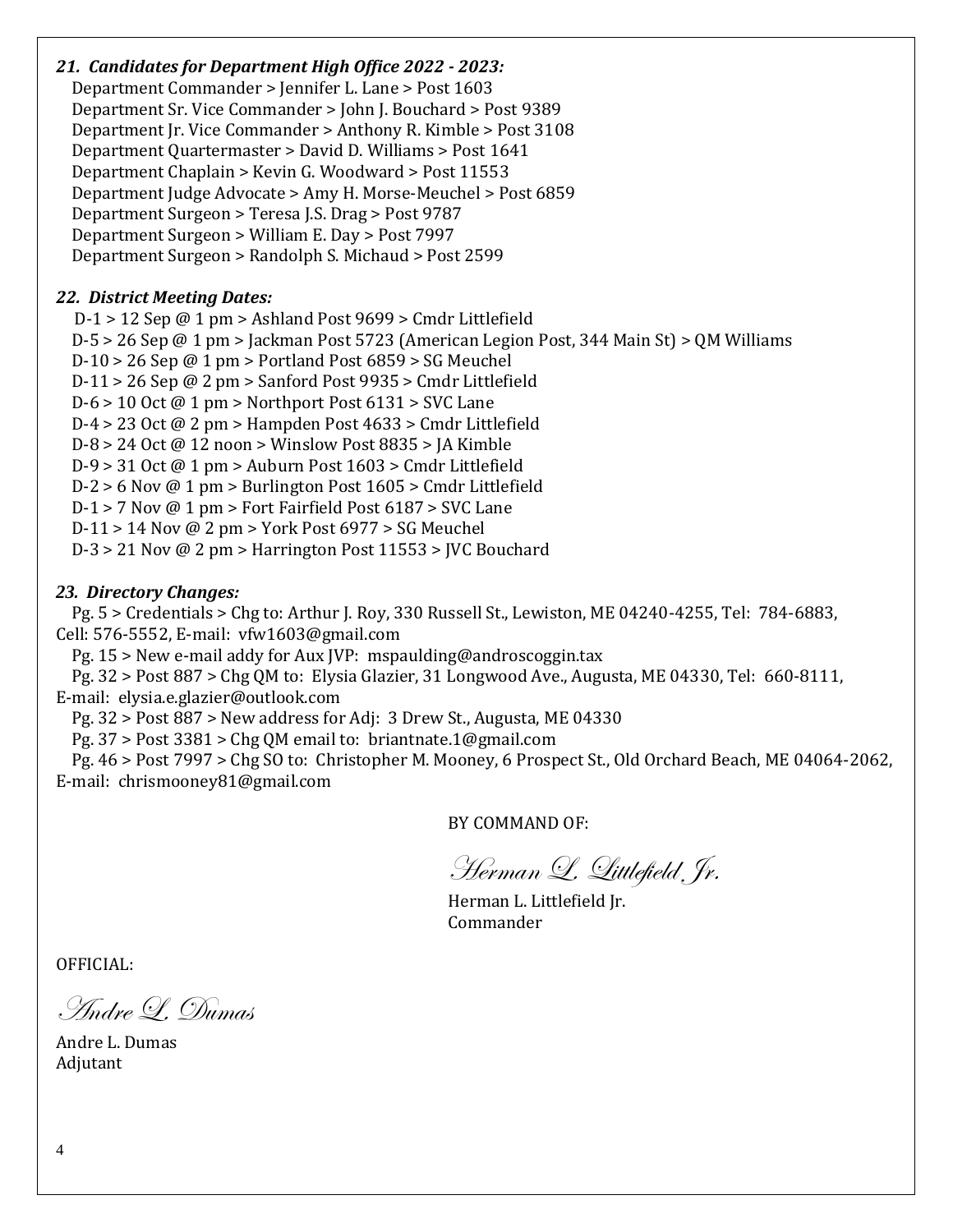

*State Commander Herman L. Littlefield Jr.*



Comrades:

 Greetings to all. As I start writing this month's General Orders, I look at how fast time goes by and how much of this year is already behind us. Most of your Department Officers were in Kansas City, MO for the National Convention. It was rewarding to meet and work with all the other Department Commanders and see how their states are working hard for our Veterans. I had the opportunity to watch the new Commander-in-Chief Fritz Mihelcic take his oath of office.

 Now that we are back, we can continue to work on all of your programs to help our Veterans. All of your committee Chairmen are working diligently, gathering and correlating all the information sent along to them. Be sure to send your reports to the respective committee Chairman. The General Orders contain all the contact information for each of them. Post Commanders, please be sure to share that information with your respective membership. Reporting is the tool that shows how your Post is working for our Veterans. If you do not report, we do not know that you are assisting our veterans in any way.

 Hopefully, you have all been out and about checking on your fellow Comrades and their families. Take time to enjoy the summer while it lasts. The first of September will quickly be upon us – and that means that school will be starting up once again. Be very careful when you are driving. Please remember that children do not always look both ways before crossing the street. Protect our youth.

 The Commander's Special Project is *"House in the Woods"* located in Lee, ME. POC is Sr Vice Commander Jennifer Lane. Her contact information is located with her report in these General Orders.

 The National Commander-in-Chief's slogan is *"The Time Is Now".* Now is the time to reach out to new members and to reinstate previous members. The VFW National Membership Program 2021-2022 incentives are detailed in the membership guide.

 I am wishing a great summer for all. Please continue to wear your mask and maintain social distancing. The pandemic is not over; and we must all do our part to ensure the health and safety of our families, friends and neighbors.

Loyally,

Herman L. Littlefield, Jr.

Herman L. Littlefield Jr. Commander

"Advancing the VFW Mission"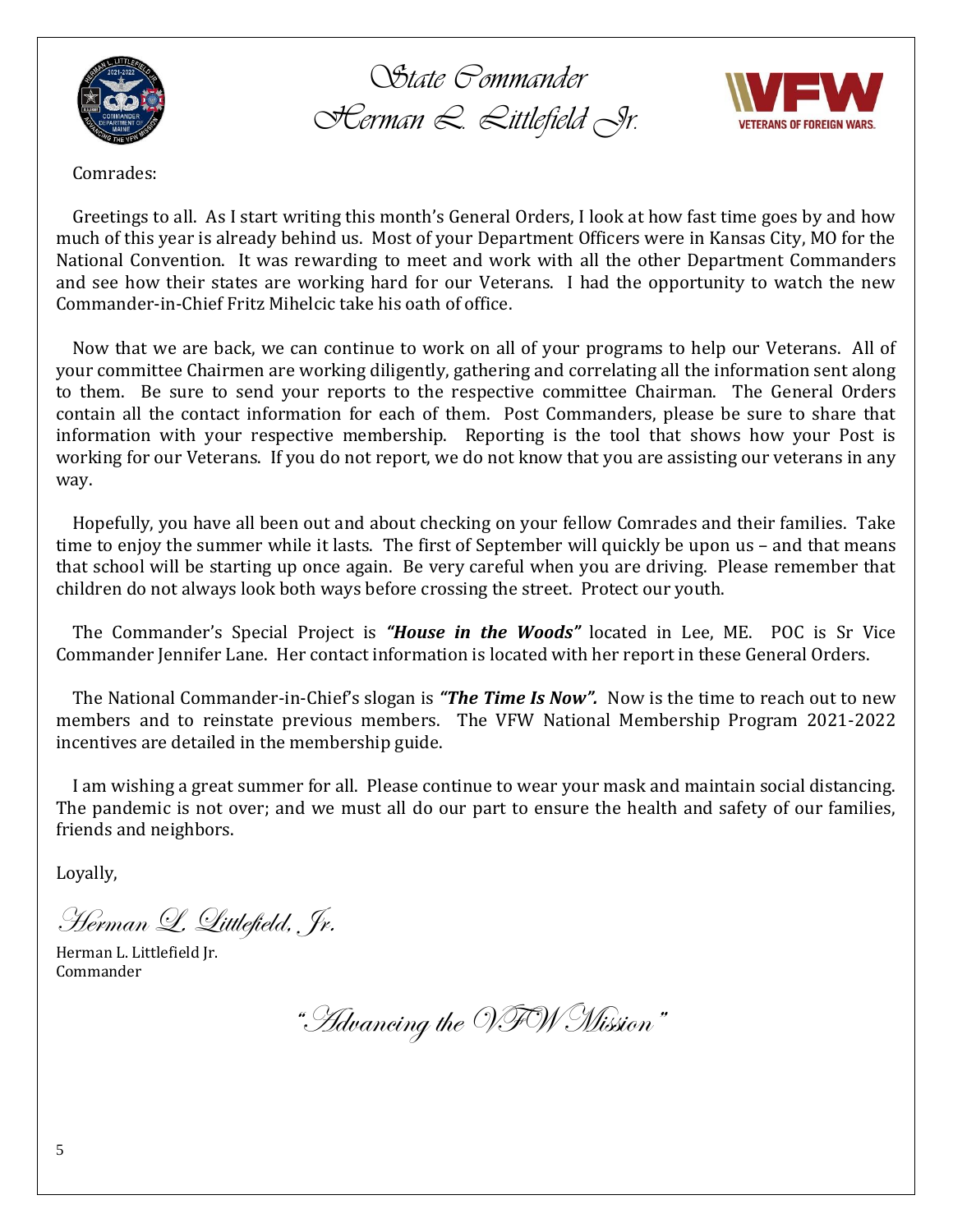

Deceased Roll Call



*Department of Maine, VFW Kevin G. Woodward, Chaplain 25 August 2021 ~ 24 September 2021 "May our Comrades Rest in Eternal Peace in Post Eternity?"*

*<><><><><><><><><><><><><><><><><><><><><><><><><><><><><><><><><><><><><><><><><><><><><><><><><><><>*

### *District 1*

2599 > WAUGH, Stephen E.

9389 > RUSSELL, Emil

9699 > JUNKINS, Bruce R.

### *District 2*

7529 > WEBB, John A.

### *District 3*

9779 > Hallowell, Ira H.

### *District 5*

6924 > BEAULIEU, Joseph R. GILBERT, William R.

### *District 6*

6131 > REYNOLDS, Everett L.

### *District 9*

- 1603 > CARD, Charles DESJARDINS, Thomas A. PRESCOTTE, John E.
- 3335 > COOK, Cleon R. TENNEY, Clifford H.

9328 > TOWNE, Dennis M.

*District 10*

9328 > CADMAN, Wayne A.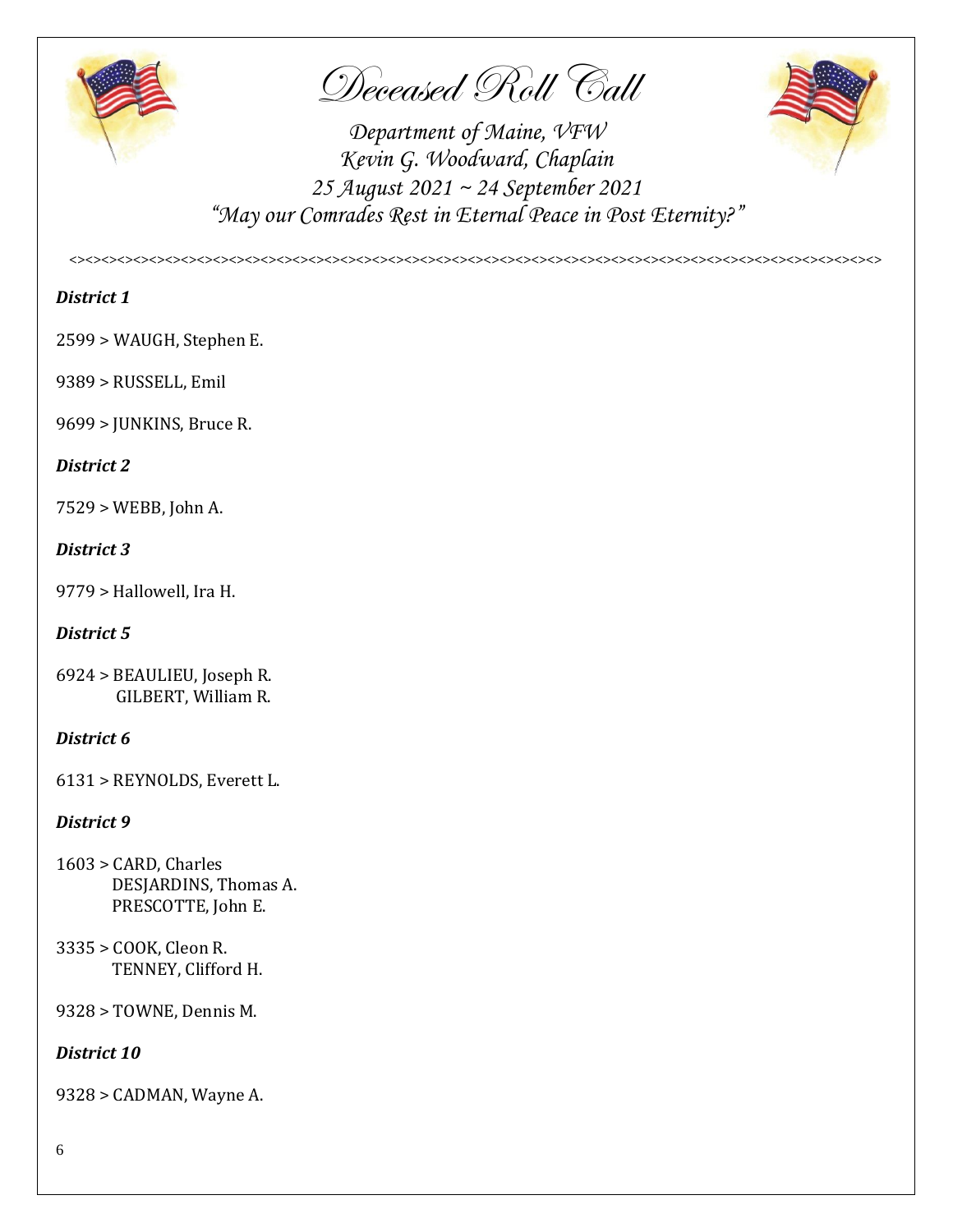

### *SENIOR VICE COMMANDER VETERANS SERVICE OFFICE ~ TOGUS BEAL's HOUSE PUBLIC RELATIONS OFFICER COMMANDERS SPECIAL PROJECT (CSP) Jenifer L. Lane*



 Greetings Comrades! Another busy month of helping veterans and their families. I hope all is well and everyone is staying safe and hydrated.

*Beals Hospitality House Togus:*Is still up and running and on behalf of the Board of Directors, I thank everyone for the donations. The things that we always can use is one-ply toilet paper, paper towels, water, and coffee pods. Please make sure you pass the word on our facility and that we are available for our Veterans and their families. If anyone has any questions or if you need brochures, please reach out to me. Donations should be made out to Beals Hospitality House and mailed to me.

*Public Relations:*I have seen some great coverage of all your hard work and events that have been taken place in the Department. Keep up the great work and brag about yourself – you deserve it. Please make sure that you forward your efforts to our Historian and don't forget we do have a national publication to submit to.

*Veteran Service Office Togus:* Our office is still open to appointments due to restrictions of VA Maine and COVID. We are here for you and our families. Please take in consideration that we are down to one service officer until we can fill the position. I have spoken to a few candidates but nothing solid. If you or someone you know is interested in filling the position of Assistant VSO, please forward my information to them.

*Commander's Special Project:*House in the Woods is always active and is readying themselves for the bear hunting season. Please take the time to view their website and or Facebook page. Donations should be made out to Dept of Maine VFW with Commander's Special Project in the memo line and mailed to me.

*Women Veterans:*Wreaths Across America is dedicating a grove on their tip land to honor all women who have served /serving in the U.S. Armed Forces!

 Women Veterans who attend on this day can request a Dog Tag to be placed in honor of their service (even if you have a tag placed in other locations on the tip land, you can request another one for this specific grove for Military Women)

 I hope you will consider joining us for this incredible event. The Military Women's Memorial President Phyllis Wilson, Retired U.S. Army Warrant Officer 5, and other leadership from our National Memorial and across the state will be present along with the media.

 If you could help me connect with all women, in Maine, directly or forward this invitation to them that would be much appreciated as we would love to have as many women veterans be present on this day as possible join us for lunch/program.

 Even if Women Veterans can't attend on this day, please RSVP and you will get the Dog Tag information to complete. This includes any Woman Veteran who served in the U.S. Armed Forces regardless of what state or country they live in. I realize they won't attend in person, but they can fill out the RSVP and say not attending but they can request a free dog tag that we can place for them on the tip land.

 *Below, please find the details for the upcoming Dedication of the Military Women's Memorial Grove in Maine this September 27th at 10 a.m. for the dedication followed by a private luncheon. Please RSVP using the link on Wreaths Across America website. Please RSVP even if you are unable to attend.* 

*Event Location:* 4 Points Street, Columbia Falls, ME 04623

#### *\*\*\*\*\*\*\*\*\*\*\*\*\*\*\*\*\*\*\*\*\*\*\*\*\*\*\**

### *JUNIOR VICE COMMANDER INSPECTIONS ~ POW/MIA John J. Bouchard*

 *Inspections:* Hope you are all well. Here we are starting another year .Hope it is better than the last two years. Be safe out there when you inspect the Post or District; if you are not comfortable, wear a mask. THIS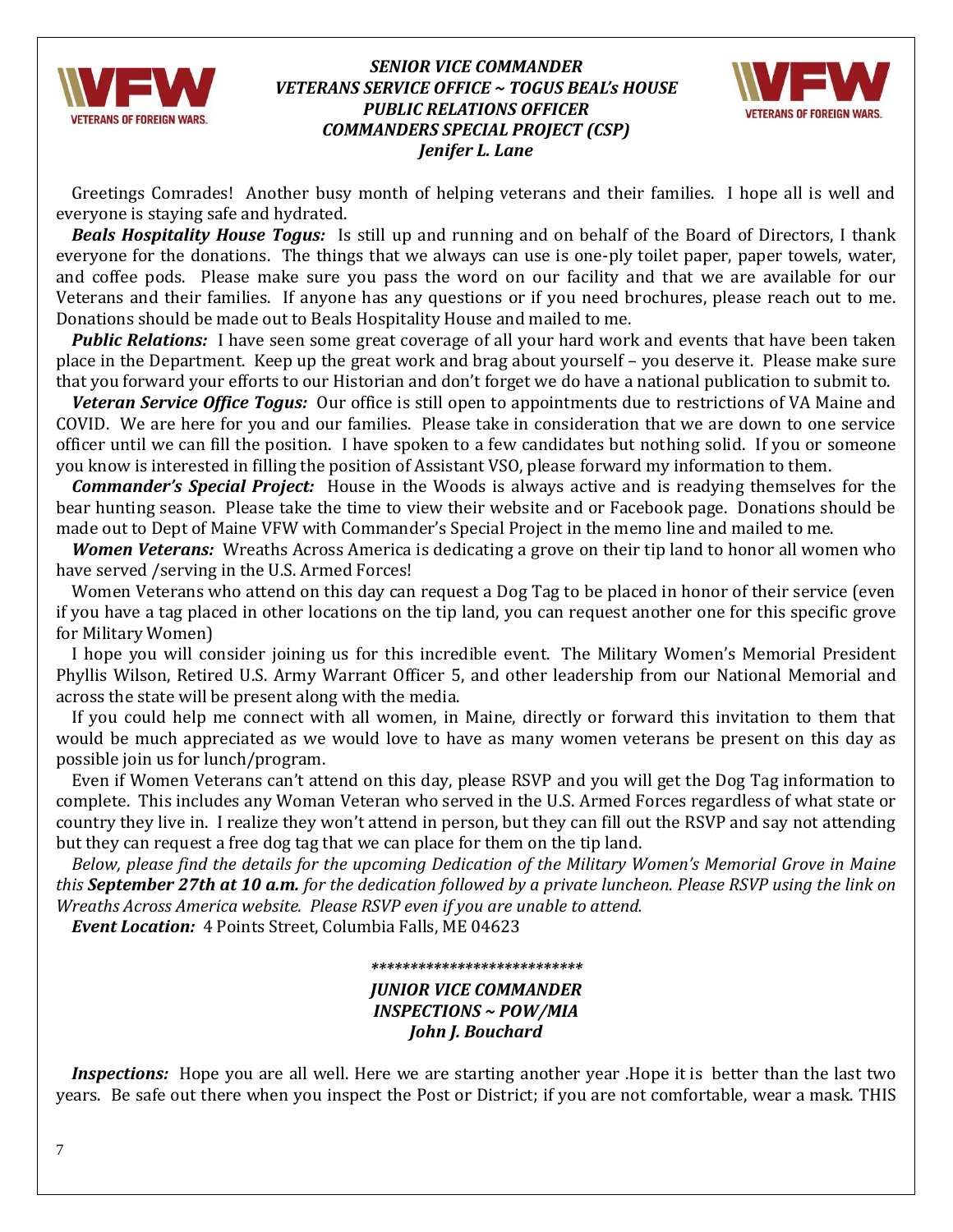COVID is coming back. Also, District Commanders shall visit each Post within its jurisdiction at least once a year and shall prepare a formal report of their visit to the State Commander and the State Adjutant.,

 *POW/MIA:* Don't forget to send your reports on POW/MIA to get your Post credited. Credited is the POW/MIA chair, flying the POW/MIA flag, any functions dealing with POW/MIA. Returning home with full honors are:

>Air Force Major Paul A. Avolese >Air Force 1<sup>st</sup> Lt Alva R. "Ray" Krogman >Army 1st Lt James E. Wright >Army Pfc. Bill Morrison >Army Air Forces 1<sup>st</sup> Lt Alan E. Petersen >Army Pvt. Stephen C. Mason >Army Pfc. Berton J. McQueen >Navy Fireman 1st Class Kenneth E. Doernenburg >Nary Radioman 3<sup>rd</sup> Class Irvin F. Rice >Army Tech Sgt Arthur W. Countryman >Army 1<sup>st</sup> Lt Thomas J. Redgate >>Navy Seaman 2<sup>nd</sup> Class Harold W. Lindsey >Army Pvt. Charles Andrews >Navy Fireman 2nd Class William K. Shafer >Army Cpl. Dale W. Wright >Marine Corps Sgt Fred Farris >Marine Corps Reserve Pfc. Harold W. Hayden >Marine Corps Pfc. Royal L. Waltz >Army Sgt William E. Cavender >Army Staff Sgt Gerald R. Helms >Army Pvt Emmet W. Schwartz >Marine Corps Pfc. Glenn F. White >Army Air Forces Tech Sgt Frank A. Norris >Army Air Forces Capt Nando A. Cavalieri >Army Air Forces 2<sup>nd</sup> Lt Henry D. Mitchell >Navy Gunner's Mate 3rd Class Herman Schmidt >Marine Pfc. Charles R. Taylor >Navy Machinist's Mate 1st Class Harold F. Carney >Marine Corps Reserve Pfc. Jack E. Hill >Army Sgt 1<sup>st</sup> Class Fran G. Vejar >Army Cpl. Roy H. Thomas >Army Pfc. Berton J. McQueen >>Army Air Forces 1<sup>st</sup> Lt Richard W. Horrigan >Navy Electrician's Mate 1<sup>st</sup> Class Harvey G. Herber >Navy Seaman 1<sup>st</sup> Class Edward E. Talbert

>Navy Seaman 1st Class Blacio Casola >Naval Reserve Seaman 1st Class James C. Williams

#### **\*\*\*\*\*\*\*\*\*\*\*\*\*\*\*\*\*\*\*\*\*\*\*\*\*\***

### *QUARTERMASTER CHIEF OF STAFF BUDDY POPPY ~ INSURANCE & BONDS David D. Williams, PSC*

Hello: I hope that everyone had a great summer. The trees will be turning colors soon.

*Audits:* The June 30<sup>th</sup> audits are late if you haven't sent them in yet. For the ones who have. Thanks.

 *Poppies:* You can now order your poppies. Do it now and get it out of the way instead of waiting until you need them then call and see how fast you can get them.

 *Bonding:* Many Posts have already got their bonds. Remember, if you get your bonds through an outside company, that is fine but remember you need to send proof of Bond to this Office. Not my rules, I just try and follow them.

 Remember, there is no QM Hit List. If you have any questions, contact me and I'll check it out for you. *Have a great Labor Day Weekend*

### **\*\*\*\*\*\*\*\*\*\*\*\*\*\*\*\*\*\*\*\*\*\*\*\*\*\*\*\*\*** *JUDGE ADVOCATE VOICE OF DEMOCRACY ~ PATRIOT'S PEN ~ TEACHER OF THE YEAR WAYS & MEANS Anthony R. Kimble*

 Wow, would you look there it appears summer is ready to pack and head out and fall is already to move in. I am already seeing some of the leaves on the trees in my area starting to change. I hope this month's general orders finds you all safe, healthy and happy. This month marks 20 years of one of the darkest moments in our country's history, I know we will all take a moment of silence on September 11th to remember that horrible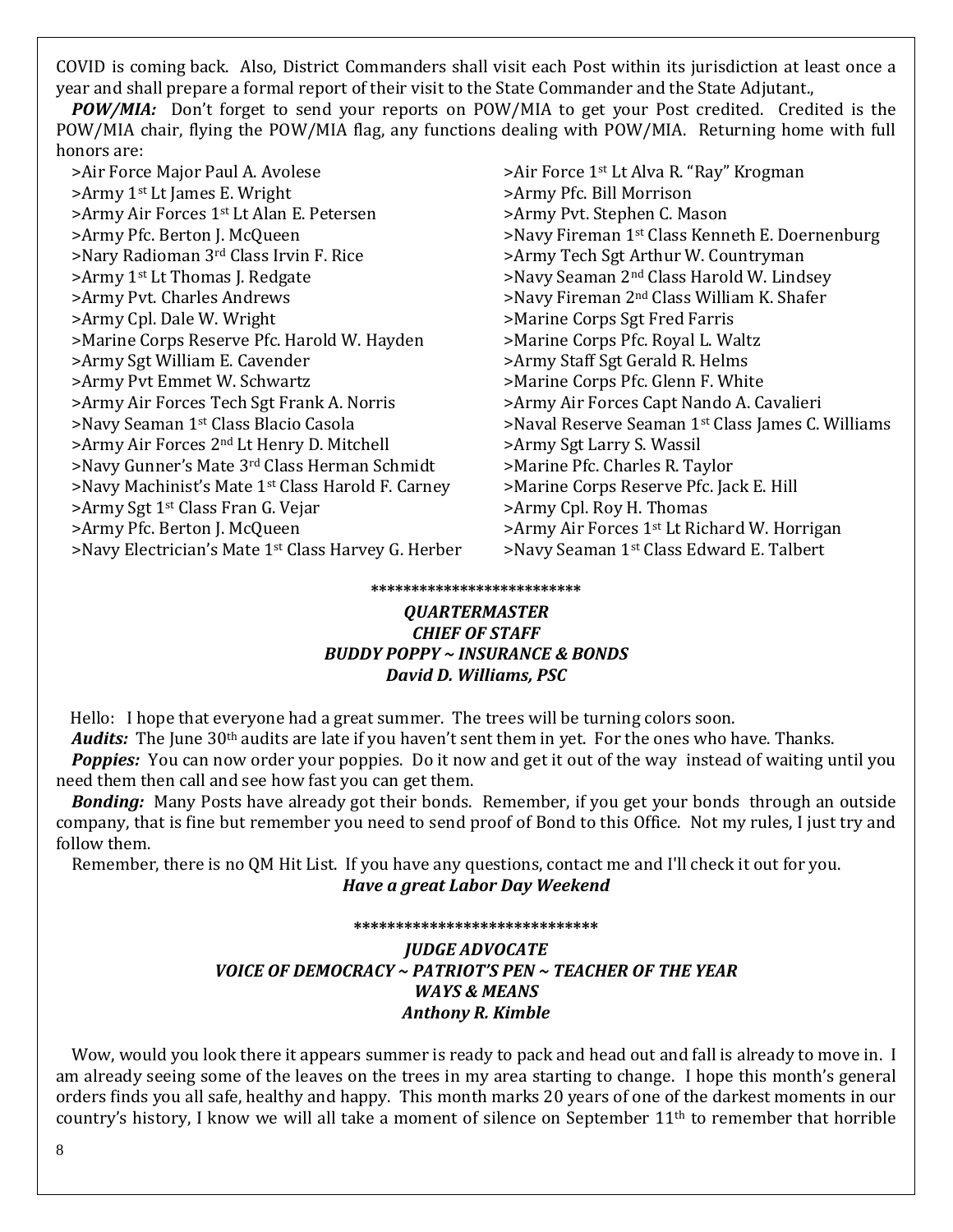day. I hope that each and every one of you finds the peace you need on this day. The greatest thing about the Veterans of Foreign Wars and our Auxiliary is we are all Brothers and Sisters and we have each other when times are good and when they are tough. Be well and be kind to each other.

### *Voice of Democracy and Patriot's Pen:*

2021-2022 **Voice of Democracy** theme will be: *America, where do we go from here?* 

2021-2022 **Patriot's Pen** theme will be: *How can I be a good American?*

 The new 2021-2022 Voice of Democracy and Patriot's Pens entry forms are now available on the Maine VFW website.

Program brochure's designed to be duplicated for distribution can be viewed at:

 *[www.vfw.org/uploadFiles/VFW.org/Community/Teacher%20Award%20Brochure.PDF,](http://www.vfw.org/uploadFiles/VFW.org/Community/Teacher%20Award%20Brochure.PDF)* or ordered through the VFW Store.

*Post Adjutants and District Adjutants:*Please ensure you are submitting your VoD and PP Post and District participation on the VFW.ORG website under the All-American Dashboard.

 When judging your entries, be sure to follow the example in Nationals Judging Criteria. For the Voice of Democracy, "*OCD*", or *O*riginality, *C*ontent, and *D*elivery. For Patriot's Pen, look for **T**heme **K**nowledge, **T**heme **D**evelopment and **C**larity of **I**deas.

### *Important Dates to Remember:*

### *Voice of Democracy/Patriot's Pen*

 **1 November** > All 1st Place School Winners due to the Post for Post Judging

**15 November** > All 1<sup>st</sup> Place Post Winners due to District for District Judging

 **\*\*1 December** > All 1st Place District Winners due to Department for Final Judging

 *District to Department – One entry per District – with student's head and shoulders photo, and all personal information filled out on entry form. This applies to all entries to Department. Including your Districts posts participation report, form will be provided to be filled out and returned with your firstplace entry.*

 **30 December** > Completion of Department Judging

 **15 January** > Department Winners to National (Complete Package)

*Teacher of the Year:*

 **1 November** > Teacher Nominations Due to the Posts

 **15 November** > Teacher package due to the District for Judging

 **1 December** > Teacher Packages forwarded to Department for Final Judging

 **30 December** > Completion of Department Judging

 **30 December** > District Participation Reports due to Department Chairperson

### *NOTICE!!!* **Requirements for Teacher of the Tear Entries**

- Completed Teacher VFW Entry Form
- Nomination Letter (Up to 350 words)
- Teacher Resume (1 page up to both sides)
- Up to five (5) pages (both sides) of supporting documentation
- A good quality head and shoulders Photo

 *Ways and Means:* The tickets have been mailed to all Post and District Commanders. Please work on selling these tickets during any post events. We are going to be going with the same prizes as last year,  $1^{st}$ Prize \$500, 2nd Prize \$250, 3rd Prize \$100. We will also be doing some one-off raffles throughout the year so stay tuned to those, when I have the information, I will send it out. Please mail your ticket stubs and monies collected to me: Anthony Kimble, 64 Bayview Dr, Northport, ME 04849. Make all checks out to Department of Maine and in the memo line, put Ways and Means.

**\*\*\*\*\*\*\*\*\*\*\*\*\*\*\*\*\*\*\*\*\*\*\*\*\*\*\*\*\*\***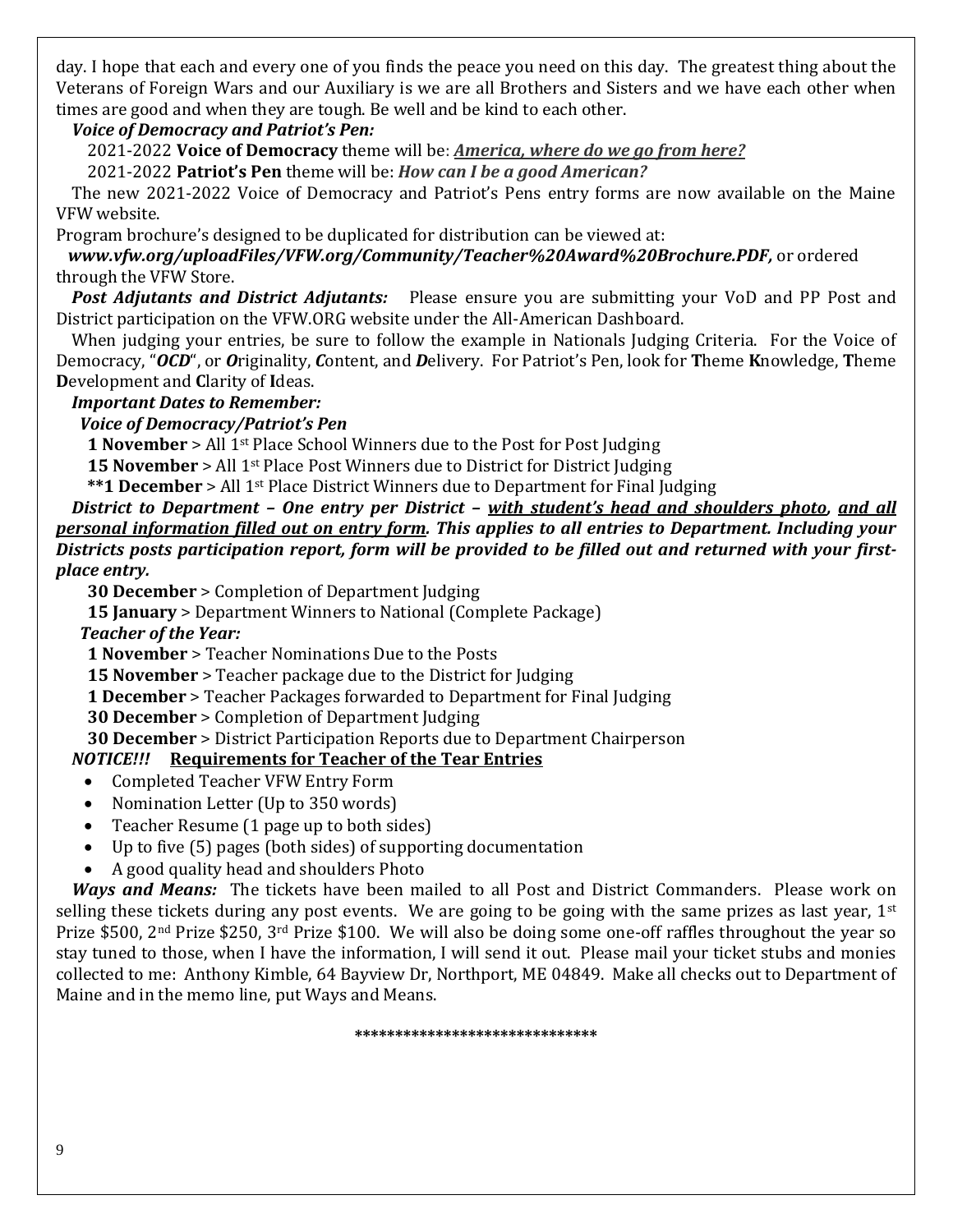### *SURGEON HISTORIAN ~ STUDENT VETERANS OF AMERICA (SVA) Amy Morse-Meuchel*

 *Surgeon:* DRINK WATER! Whether it is a hot or a cold day, hydration saves lives. This does not mean chug ice cold water on an extremely hot day. Drinking ice cold water on an extremely hot day can cause your body to go into shock. That super cold water is hard for our digestive system to handle. It can actually cause esophageal spasm, which creates chest pains and abdominal cramping. COVID-19 Update. I am sure you are all aware of the latest Pfizer vaccination update. The FDA has approved the Pfizer vaccine.

*Historian:* Keep sending articles, pictures & flyers by email *[meuchelamyh@yahoo.com,](mailto:meuchelamyh@yahoo.com)* snail mail or text.

#### **\*\*\*\*\*\*\*\*\*\*\*\*\*\*\*\*\*\*\*\*\*\*\*\*\*\*\*\*\*\***

### *CHAPLAIN MAINE OFFICERS LEADERSHIP DEVELOPOMENT (MOLD) WREATH ACROSS AMERICA (WAA) Kevin G. Woodward, PSC*

 Please remember two important dates this month. The first is Saturday, September 11th. On the 20th anniversary of September 11, 2001, we once again call on your spirit that is within us to help us deepen our response to our commitment to non-violence. We are so aware of the fear and violence that continues to permeate our world since 9/11. As we pray in remembrance of that tragic day, help us also to be people of hope who embrace a belief that a new vision is possible. With the situation we face today, I ask that you reach out to your members and the families of those who served in Afghanistan and those who lost loved ones during the time spent there. I also ask that we pray for the safe return of the military members, US citizens and those who have worked with us. The second is National POW/MIA Recognition Day, Friday September 17<sup>th</sup>. Bless our Veterans who lie in sickness and poor health. Grant them comfort and knowledge that they are not forgotten. Bless the families of those whose loved ones are still listed as POW/MIA's. And, finally O Lord, in this moment of silence we dedicate ourselves anew for 'God and Country' In your name we pray, Amen

 *MOLD:* Has been canceled this year as a result of several factors. Please know that Commander Littlefield and his entire staff is available to assist you for the success of our great organization and the Department of Maine Veterans of Foreign Wars.

 *WAA:* National Wreaths Across America Day December 18, 2021. The mission to *"Remember, Honor and Teach"* is carried out by coordinating wreath-laying ceremonies at Arlington National Cemetery, as well as over 3,000 additional locations in all 50 U.S. States, at sea and abroad. Please become a part of this mission to honor our fallen Comrades and help the Department with your sponsorships. Each \$ 15.00 sponsorship that you obtain provides a return of \$ 5.00 to the Department to assist in the continuing support of our various programs. Please send sponsorships to: Kevin G. Woodward, 9 Johnson Lane, Machiasport ME. 04655. *ME0016P* is the Department ID number and should be placed in the memo field of your check. You can also do sponsorship online

*<https://www.wreathsacrossamerica.org/pages/20060/Overview/?relatedId=14720&modSw=donate>*

### **\*\*\*\*\*\*\*\*\*\*\*\*\*\*\*\*\*\*\*\*\*\*\*\*\*\*\*\*\*\*** *IMMEDIATE PAST STATE COMMANDER SCOUTING Michael K. Davis, IPSC*

 Another good month for Scouting. Post 10643 District 10 presented 2 Scouts with their Eagle Scout certificates. Both certificates were signed by the VFW National Commander. Ceremony was held at the Windham Vet Center.

 The following Posts are reported in Scouting for 2021 – 2022: District 10, 10643, 10879 > District 11, 9935, 9394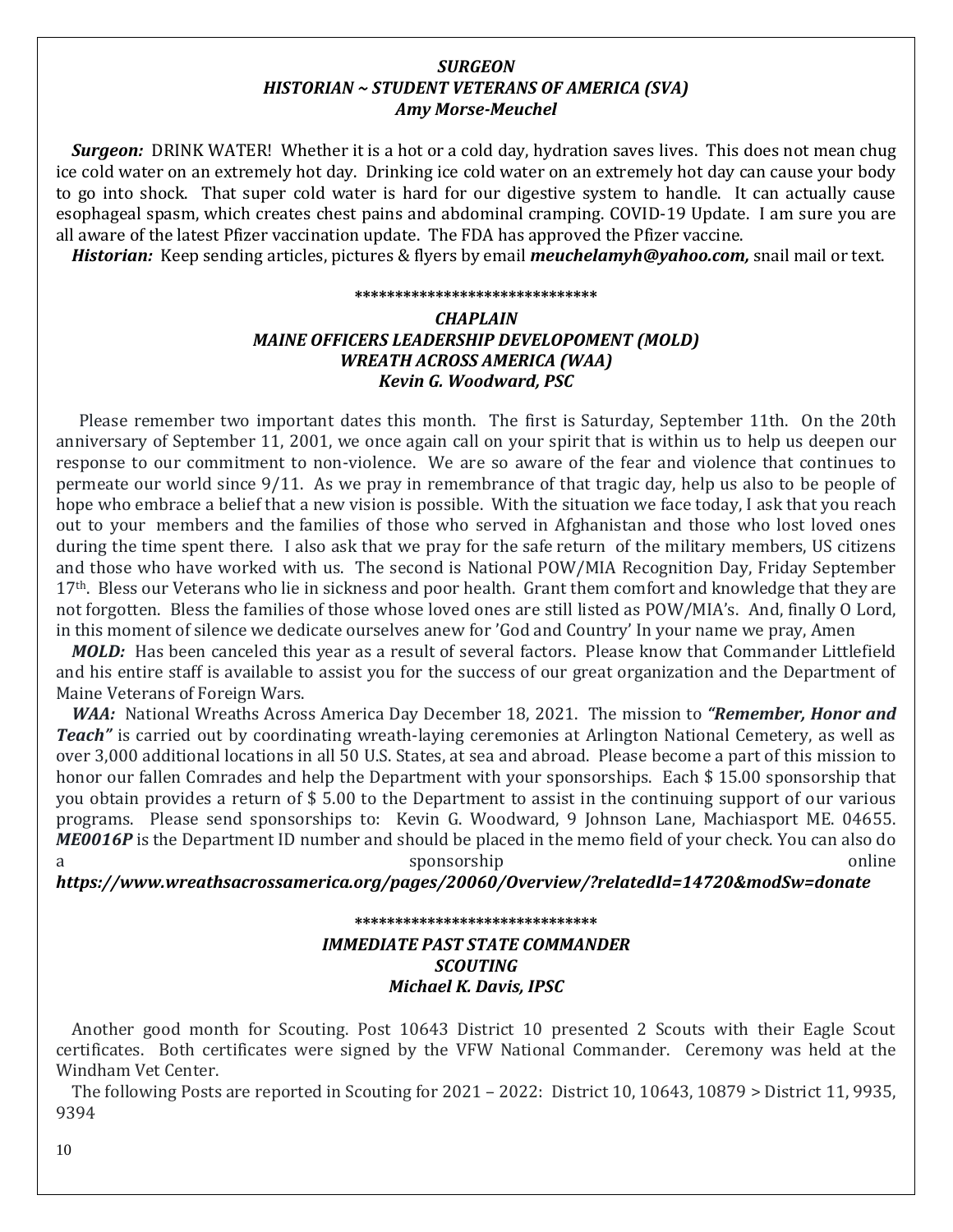Scouts who are registered, active members of a Boy or Girl Scout Troop, Venturing Crew, or a Sea Scout who have received the Eagle Scout Award, Girl Scout Gold Award, Venture Summit Award or Sea Scout Quartermaster Award are eligible for the Scout of the year.

Scout of the Year dates: Deadline for entry to VFW post is March 1st

>Deadline to Department April 1st (Posts should notify District of submissions)

>Deadline to National Headquarters May 1st

 My desire and goal are for all Posts and Districts to seek out applicants to work with and submit them to me for consideration. I should receive applicants from each District.

 If you know of a scout that has completed his Eagle project and will be awarded Eagle rank, contact me. I have certificates that the Department can award to those Scouts.

### *Boy Scout Web Page*

 **Pinetree Council** *[https://www.pinetreebsa.org](https://www.pinetreebsa.org/)*  **Katahdin Council** *[https://www.katahdinareabsa.org](https://www.katahdinareabsa.org/) Girl Scouts of Maine*

### *[http://www.girlscoutsofmaine.org](http://www.girlscoutsofmaine.org/)*

Scouting reports may be mailed to me at 135 Conant Ave. Auburn Maine, 04210. If you submit your community activities reports online at the post website, I will receive them. If you do not see credit in the GO'S please contact me.

Keith Davis

### **\*\*\*\*\*\*\*\*\*\*\*\*\*\*\*\*\*\*\*\*\*\*\*\*\*\*\*\*\*\***

#### *AMERICANISM/LOYALTY DAY Michael A. McInnis, Chairman*

 We are now entering the fifth month of the reporting year for community activities. We have a number of Posts that reported in Americanism/Loyalty Day Programs and many more Posts that have not reported in Americanism/Loyalty Day Programs.

 *Americanism:* All Posts should be reported in Americanism. If you fly an American flag at home or at your post, marched or participated in a Memorial Day Parade, Fourth of July Parade or Program and/or placed flags on graves for Memorial Day. Please report any/all programs completed either in person or on social media.

 *Loyalty Day:* All Posts should be reported in Loyalty Day. All Posts & Districts have held meetings. A Loyalty speech for you to use was sent to all Posts by Department Adjutant Andre Dumas. Many of you may not have held meetings, you can report if you participated by placing the Loyalty Day Speech on your social media. Please report any/all programs completed either in person or on social media.

#### **\*\*\*\*\*\*\*\*\*\*\*\*\*\*\*\*\*\*\*\*\*\*\*\*\*\*\*\*\***

### *AUDIT & FINANCE DEPARTMENT GRANTS Alfred E. Michaud Sr., PSC*

The Audit and Finance Committee will meet at the next COA.

 G*rants:* **Homeless Veterans Grant** through the Department of Labor \$10,000.00 **is submitted awaiting final approval by DOL.**

 Our **State of Maine VSO Grant** \$60,000.00 funds are starting to trickle in we received a check for \$13,069.47 sent to QM.

 Our **VA Transportation Grant** the **\$40,000.00 has been submitted, awaiting final approval by government.** 

 **Our State Homeless Veterans Grant** we have had no info passed on if we will receive any this year so far.

**\*\*\*\*\*\*\*\*\*\*\*\*\*\*\*\*\*\*\*\*\*\*\*\*\*\*\*\*\*\*\*\*\*\*\***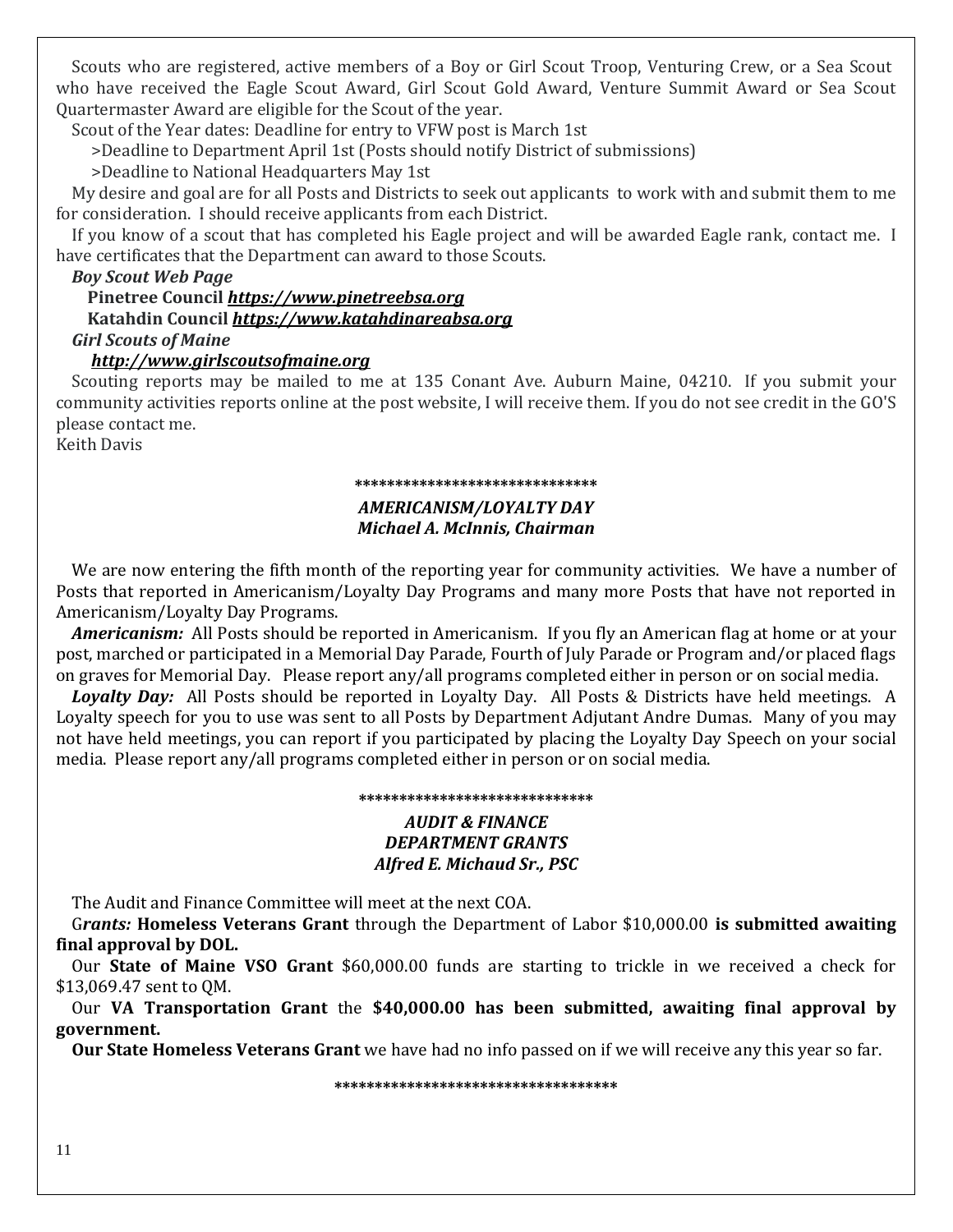### *COMMUNITY ACTIVITIES Christopher L. Robison, PSC*

As in past years, Posts are requesting credit for events that don't qualify for the specified program.

 Comrades, please take a few moments to review the Community Activities Program for this year. There have been a few changes.

 I hope everyone enjoyed this year's National Convention in its truncated form. I look forward to continuing with VFW events in their customary manner in the future.

Stay safe and keep up the good work. Yours in Comradeship.

#### **\*\*\*\*\*\*\*\*\*\*\*\*\*\*\*\*\*\*\*\*\*\*\*\*\*\*\*\*\***

### *CREDENTIALS Arthur J. Roy, PSC*

 *Voting at Department Convention:* Department By-Laws, Article V, Section 5: *Section 5.*The following rules and regulations shall govern voting at Department Convention.

 (a) The list of Post Delegates and Post Alternates (Consisting of 1 per 30 members) to be honored must bear signatures of both the Post Commander and Post Adjutant and be submitted to the Credentials Committee Chairman.

 (b) At time of voting, the comrade casting the vote will have to announce his/her name for purpose of checking authenticity. This check shall be made by the Credentials Committee during roll-call vote.

 (c) The Post Commander must be present and registered in order for his/her vote to be cast. In the absence of the Commander, the Senior Vice Commander may register in his/her place. In the absence of both the Commander and Senior Vice, the Junior Vice Commander may register.

 (d) The Chief Teller will submit to the Department Adjutant one certified report, signed by the tellers, of the vote tallied following each rollcall taken and said tallies (report) will be retained as a part of the Convention Records.

 (e) Registration of Post Delegates and Alternates will close at 10:00 am on the day of the election of Department Officers to allow the Credentials Committee time to make official tabulations.

 (f) A rollcall of a Post vote as cast by authorized Post delegates may be challenged at the call of any three officers or delegates representing three different Posts or any one member of the Credentials Committee.

 (g) All monies owed to the Department, Trustee Report, Post Inspections, Copy of Bonding must be in the hands of the State Quartermaster prior to being eligible to vote. All Posts and Districts are also required to be incorporated.

#### **\*\*\*\*\*\*\*\*\*\*\*\*\*\*\*\*\*\*\*\*\*\*\*\*\*\*\*\*\*\*\*\***

### *HOMELESS VETERANS VETERANS CEMETERY SOUTH ~ ASSISTANT LEGISLATIVE (Augusta) MEMBERSHIP RECRUITER (South) James E.N. Bachelder, PSC*

 *The biggest news is that Jarad Greeley's last day with the MBVS was on Friday August 27th.* Jarad has been the man on the street helping homeless Veterans one by one. As he worked with the Veterans, he learned what was happening in their lives. He understood the problems the Veterans were facing and found ways to provide the proper service. He helped many Veterans during his time in the Homeless Veterans Coordinator position. The state approved and funded 2 more positions like Jarad's. The problem is not having the openings, it is finding more Jarad's to fill the positions. Jarad is going back to school to get a Master's Degree. We wish him and his family the best luck,

 *Stand-Downs:* We are working with the MBVS who are planning 3 Stand-Downs in October. **First** *is Caribou on October 5th, then Bangor on October 12th and Lewiston on the 19th***,** *all from 10 AM till 2 PM (10:00 to 14:00)***.** The events will be at the VA CBOCs. The MBVS has a commitment from the VA to supply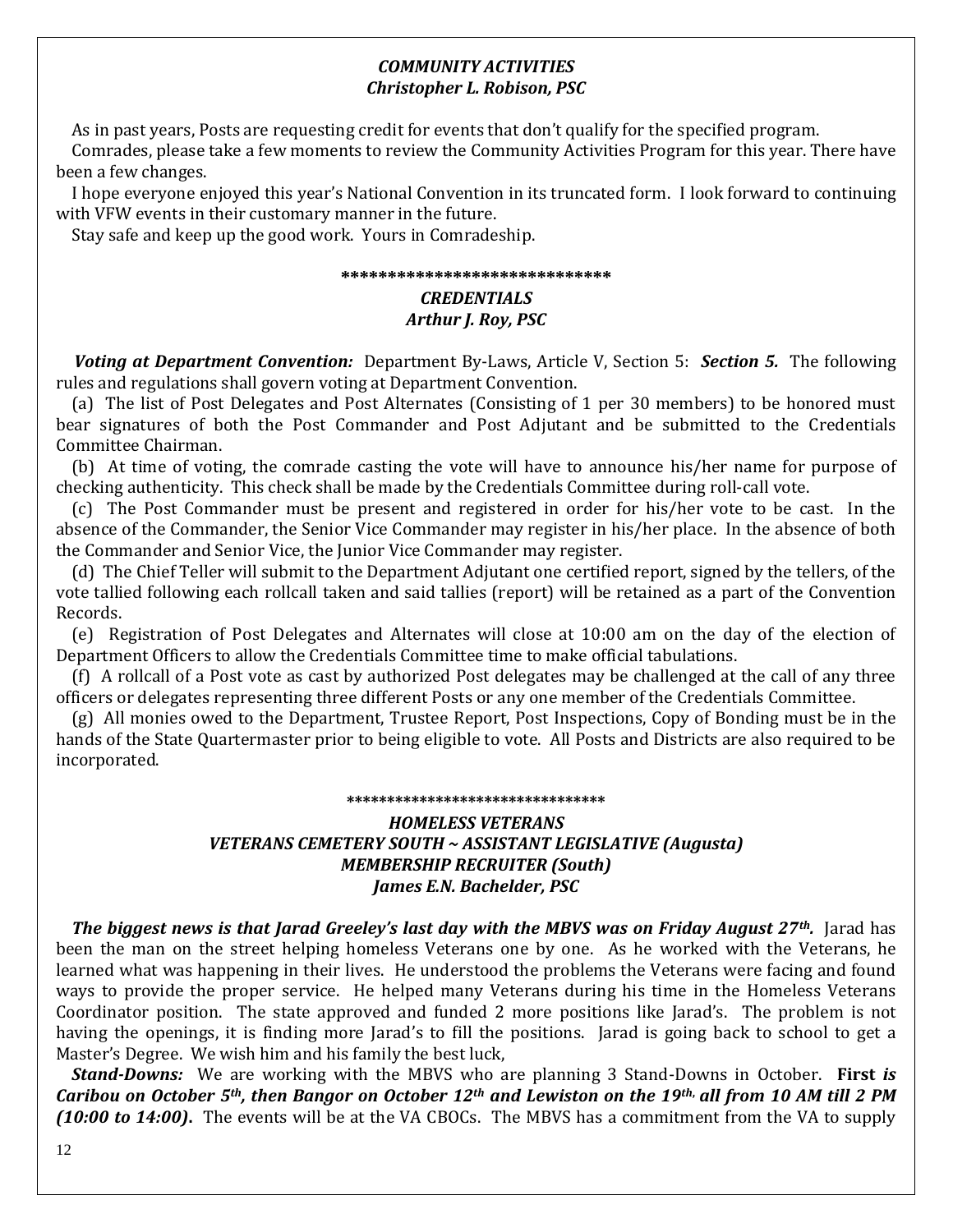medical staff for health checkups for the Veterans. We have not heard about the Department of Labor grant yet but we are hopeful that it will arrive on time.

 The Maine Veterans in Need, Inc. (MVN) is working with Preble Street Resource Center with their 100 Veteran Challenge which started on August  $3<sup>rd</sup>$  till Veterans' Day on November 11<sup>th</sup>. If the goal is not met, it will not end the program. 100 Veterans is the goal. MVN is helping with the household furnishings. We have a network from the county to Westbrook that is ready to support the Veterans when they receive access to the home.

 There is a gap that we need to fill, Welcome Home Baskets. The Homeless Veterans' Home Kits should be in these GO's. Almost everything can be donated, just the microware and coffee pot needs to be purchased. *To cover the 100 Veterans, we hope to house, the Challenge for us is to make 20 Baskets. The other organizations being challenged are the Maine American Legion, Maine AMVETS, Maine DAV and the Maine Elks Association. With all 5 organizations making 20 baskets each, we have the Homeless Veterans with a comfortable home.* The furniture on the Homeless Veterans' Home Kits is not needed at this time. We have all that in storage throughout our furniture bank system. The beds are available but the sheets, blanket and more on the list is needed*. If every District makes 2 kits, we will have more than our goal. Let me know who is in***.**

 According to the June By-Name-List from 4-29-2021 to 7-28-2021, there are 198 known homeless Veterans. One hundred sixty-one (161) Veterans are in emergency shelters (ES) or transitional housing (TH). Thirtyseven (37) are unsheltered. We now have forty (40) chronically homeless Veterans on the list. It took an average of 220 days for a Veteran to obtain permanent housing (PH). During this 90-day period, 43 Veterans received PH. During the same time period, 89 new homeless Veterans were found.

 The Maine Homeless Veterans Action Committee (MHVAC) is working to have the By-Name-List managed by the Maine Housing Homeless Management Information System (HMIS). This will give us a more accurate number of homeless Veterans. We cannot see if there is any duplication but this will eliminate any chance of duplication or missed Veterans.

 If you have any questions, please feel free to contact me at *james.bachelder@metrocast.net* or call 432- 7127 between 9 am to 9 pm.

 *Veterans' Cemetery South:* The marble stone for the last tablets in the POW/MIA Memorial have arrived for engraving. We can see the light at the end of the tunnel. Rolling Thunder is planning the POW/MIA Day awareness program at the memorial on Saturday Sept 18th at 10:00 am.

We are raising funds for the Committal Shelter retrofit. We expect it to cost around \$30,000 by the time all the funds have been raised.

We met in the administration room with the state building mask mandate without air conditioning. I don't know if it has been fixed yet. The room was full.

 The WWI Memorial is beginning to look nice again. The plants that were restored have taken well and have the beautiful red color we were looking to have on display during the growing season.

 The personal and contract labor changes the MBVS made have shown in the improved care of the property. The open positions are receiving applicants. We hope this trend continues. A couple of members of the SMVMCA have been volunteering with the groundskeepers.

 If you have any questions, please feel free to contact me at *james.bachelder@metrocast.net* or call 432- 7127 between 9 am to 9 pm.

 *Legislative Assistant (Augusta):* The Legislative session is over. They are on their Summer Break.

#### **\*\*\*\*\*\*\*\*\*\*\*\*\*\*\*\*\*\*\*\*\*\*\*\*\*\*\*\*\*\***

#### *HOSPITAL/VAVS Michael W. Blair, Director*

 A total of \$1425.00 was donated to Hospital / VAVS for the Month of August 2021. \$250.00 will be used to buy Bingo Coupon Books. \$1175.00 will be used by Hospital / VAVS as needed for Veterans' needs.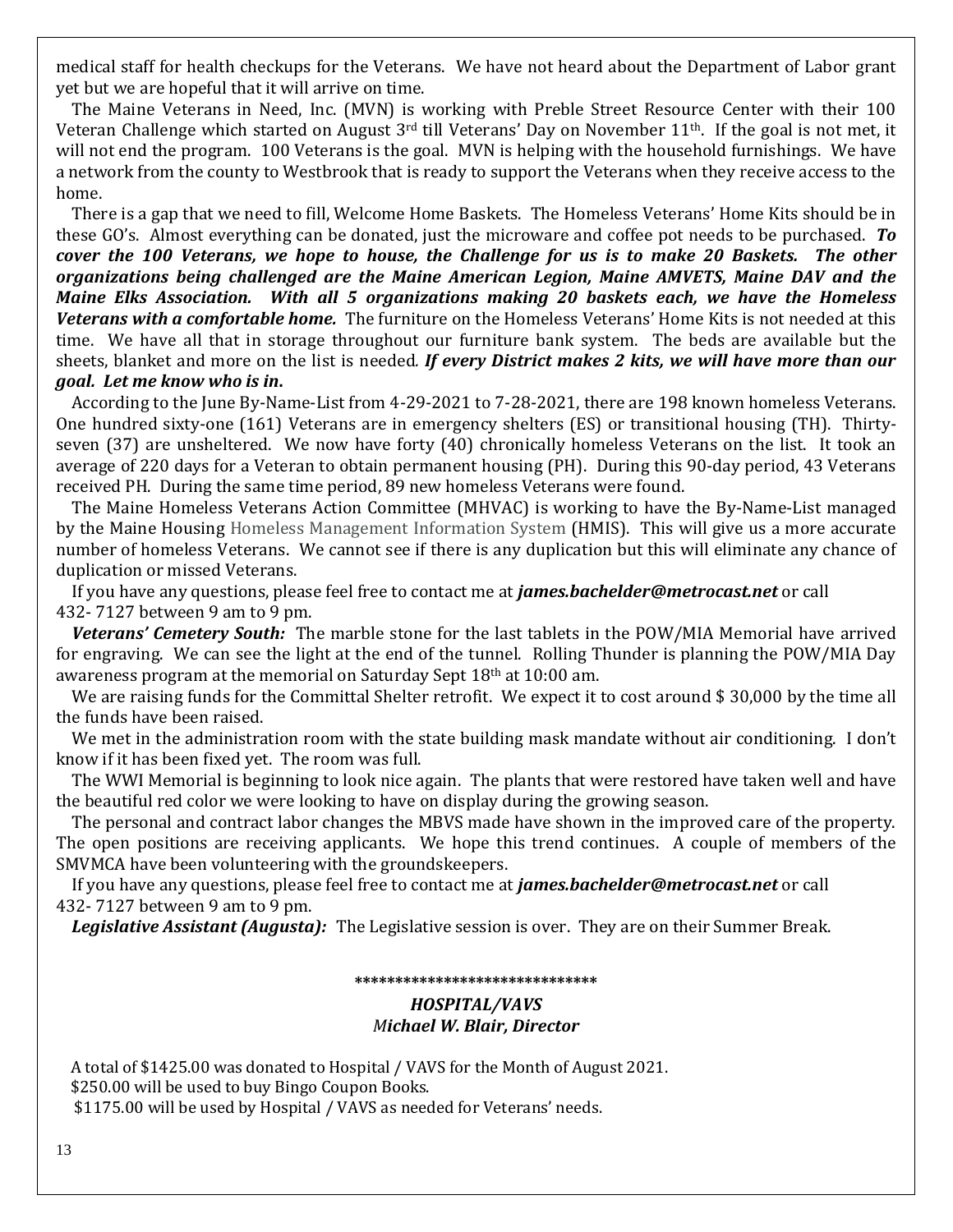I would like to thank Post #3108 Belfast, #6859 Portland, #6924 Fairfield, #7997 Old Orchard Beach and #11362 Naples.

#### **\*\*\*\*\*\*\*\*\*\*\*\*\*\*\*\*\*\*\*\*\*\*\*\*\*\*\*\*\***

### *MEMBERSHIP LEGISLATIVE ~ MAINE VETERAN'S HOMES (MVH) Steven J. SanPedro, PSC*

 Comrades: I had a great time at the National Convention in Kansas City, Missouri. While there, lots of VFW Business was conducted. We have a new slate of National Officers and I am sure they will do a great job! Congratulation to Past Department Commander Keith Davis and Post 9935 Commander James Bachelder on receiving their All-American Cover while there.

*National Council Member, Maine:*I was installed at the National Convention and I enjoyed the experience. My first meeting was short and to the point. I was selected to serve on the Committee of Appeals which is an honor for me. I recommend that when the new By-Law, Manual of Procedures and Ritual manual comes out that every Post purchase one. There were some major changes made and the whole Article 9 was rearranged and rewritten. This manual will help your Post down the road.

*Legislation:*I have reached out to all of Maine's Congressional Delegation to setup appointments for my September VFW Legislative Conference. I am still waiting to hear back from a few of them but I am sure I will. I will discuss the VFW Priority Goals and the Talking Points as well as a few issues within the State of Maine.

 *Membership:* I have had many of you ask me why the Life Members are not showing up on MemStats. The reason as stated before is because they don't drop in until early to mid-September. This is normal business and has to do with the Life Membership payouts. Please keep working your rosters and conducting those Recruiting Events. As always, our goal is to *Retain, Reinstate and Recruit* Members. Make sure you read and understand the 2021-2022 Department and National Membership Program. If you have any **questions on Membership, please contact me at 207-894-5260 or email me at** *sanpedro105@roadrunner.com*

*Maine Veterans Homes:* The Homes continue to battle the COVID-19 virus and are doing a good job minimizing it coming into the Homes. I had the pleasure of touring the new Augusta Home during my board meeting. I also, was able to setup a special touring the VFW and Auxiliary since a lot of us were in KC for the National Convention. I believe everyone that visited was truly amazed. It is well designed and the thought process that went into it to making sure this will feel like home for the residents was perfect. This will be the standard moving forward and I know I wouldn't have any issues living in this facility. It was announced that MVH Bangor earned the National Gold Quality Award now joining MVH Scarborough and Machias as the only 3 Homes in the State. Since its inception in 1996, the American Health Care Association has only awarded 49 long term care provider this level of recognition out of approximately 16,000 nursing homes nationwide. That's 12¼% of the total Gold recipients, 50% of our MVH facilities and 100% of the winners in Maine. As always, many of the Homes are looking for volunteers to help. If you want to help, reach out to your local Home and help them live up to their motto of *"caring for those who served!"*

*"ADVANCING THE VFW MISSION"*

### **\*\*\*\*\*\*\*\*\*\*\*\*\*\*\*\*\*\*\*\*\*\*\*\*\*\*\*\*** *NATIONAL HOME Teresa Drag, Chairperson*

 No new donations received for the National Home. Please remember to make donation opportunities available to your members, to "pass the hat" at your District meetings; also remember that you can utilize your relief fund account for National Home donations. It is still possible to buy a tree, or a bench, or a brick.

 If the Post (or District) becomes a Life Member, send along an email letting me know so that you can be recognized ….. giving summaries are only received a few times through the year.

Teresa Drag, PO Box 140, Paris ME 04271, *[Teresapost9787@outlook.com](mailto:Teresapost9787@outlook.com)*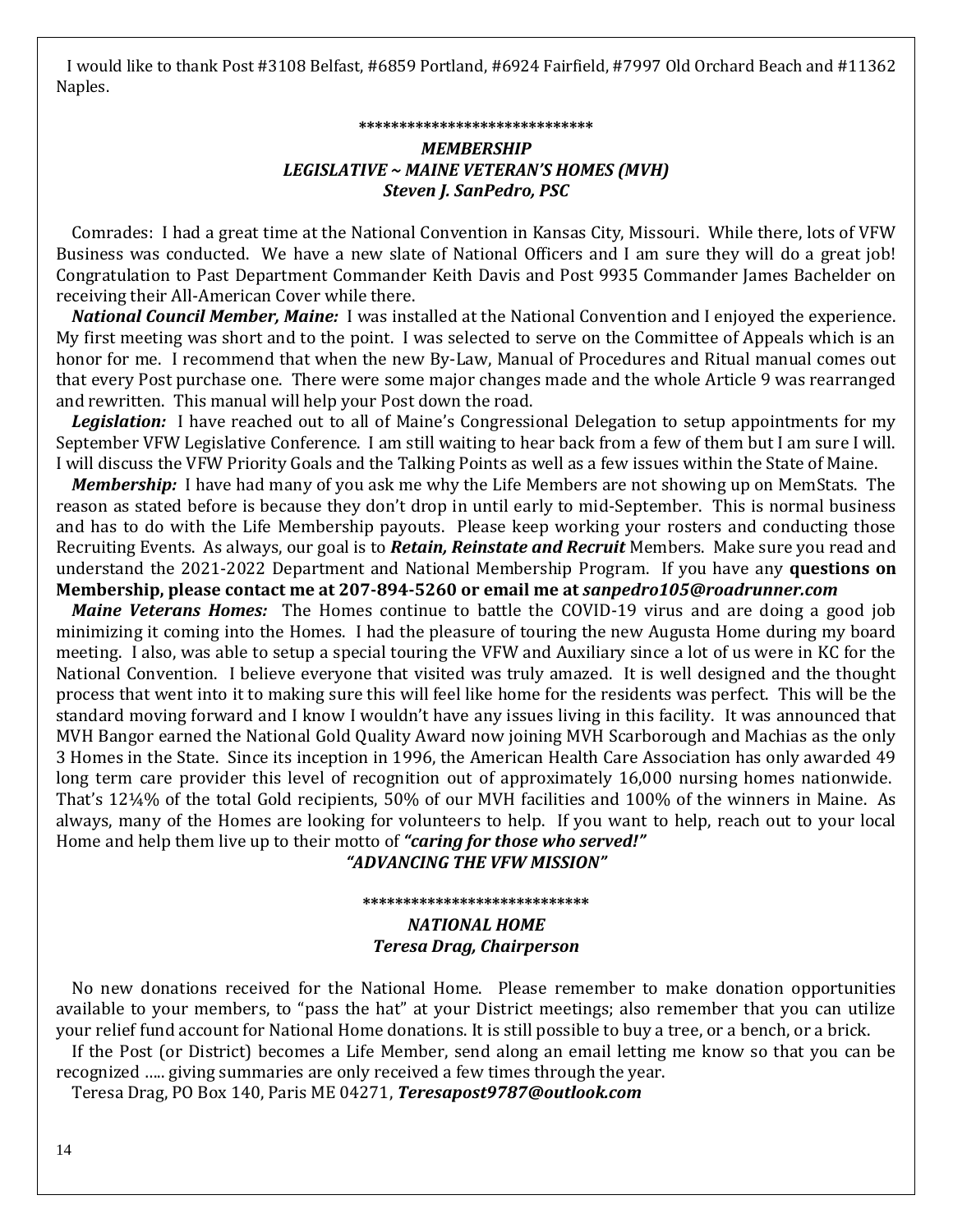#### **\*\*\*\*\*\*\*\*\*\*\*\*\*\*\*\*\*\*\*\*\*\*\*\*\*\*\*\*\*\***

### *NATIONAL VETERANS SERVICE*

#### *Christopher L. Armstrong, PSC/Chairman*

 Hello Comrades: Hope this finds everyone well and enjoying the summer. I know it's been hotter than normal, so stay hydrated.

This year donations are coming in way to SLOW. I know it's been a crazy time but we still need to make sure we are here to help our Veterans, so please dig deep have a raffle or a dinner if need be, to insure donations keep coming in.

 Please let me know if you need any assistance from me with a Veteran or Military member, I am only as phone call away.

#### **\*\*\*\*\*\*\*\*\*\*\*\*\*\*\*\*\*\*\*\*\*\*\*\*\*\*\***

### *VETERANS SERVICE OFFICE Cornelius J. Ware, SO*

 *Service Office COVID-19 procedures:* As we are continuing to deal the impact of the Delta strain on our offices. Our offices are still doing appointments only no walk-in traffic. This is still a temporary measure but necessary for R.O. protocol and the depleted office staffing level. We hope that this surge will pass safely, and we look forward to VARO's plans and procedures for the full safe reopening of our offices. Until then, remember the VSO staff though limited is still here in the office and ready to assist you. We are still conducting business with the health and safety of the office and the Veteran's we serve as our primary concern. Sorry for the temporary inconvenience. You can continue to reach us at the VFW Service Office phone number (207)623-5723. Email us at *[vfw.vbatog@va.gov](mailto:vfw.vbatog@va.gov)* or regular mail:

>VFW Dept. Service Office, VA Regional Office, P.O. Box 3311, Augusta, ME 04330-3311

 Thank you for your understanding and support as we continue to work through this crisis together. In our absence, you can contact the Togus Benefits Office at (207)621-6938 for assistance. But for now, please stay healthy and stay safe.

*NVS Proficiency Training:*NVS Virtual Proficiency Training Conference for the fall are as follows. Basic Part 1 September 19-24, Advanced course September 19-23 and Intermediate course November 14-19. The plan is to conduct all training sessions in-person at Annapolis for now. Subject to change due to COVID-19. For now, the office will be closed Sept 20-24, we will reopen on Sept 27.

 *Presumptive claims for particulate matter exposure in Southwest Asia:*The Department of Veterans Affairs will begin processing disability claims August 2 for asthma, rhinitis and sinusitis on a presumptive basis based on presumed particulate matter exposures during military service in Southwest Asia and certain other areas - if these conditions manifested within 10 years of a qualifying period of military service.

 The VA concluded that particulate matter pollution is associated with chronic asthma, rhinitis and sinusitis for Veterans who served in the Southwest Asia theater of operations beginning August 2, 1990 to the present, or Afghanistan, Uzbekistan, Syria or Djibouti beginning Sept. 19, 2001 to the present. VA's review also concluded that there was sufficient evidence to presume that these Veterans have been exposed to particulate matter.

 The Southwest Asia theater of operations refers to Iraq, Kuwait, Saudi Arabia, the neutral zone between Iraq and Saudi Arabia, Bahrain, Qatar, the United Arab Emirates, Oman, the Gulf of Aden, the Gulf of Oman, the Persian Gulf, the Arabian Sea, the Red Sea and the airspace above these locations.

 VA will conduct outreach to impacted Veterans and survivors to inform them about their eligibility and will provide information on how to apply. Veterans and survivors who believe they may be eligible for the newly established presumptive conditions are encouraged to apply. They should seek VSO or VA assistance to file a VA Form 21-526EZ if applying for the first time or a VA Form 20-0995 if they are reapplying for conditions that were previously denied. For more information on the new presumptive conditions, Veterans can visit VA's website at Airborne Hazards and Burn Pit Exposures - Public Health (va.gov).

*"VETERANS SERVING VETERANS"*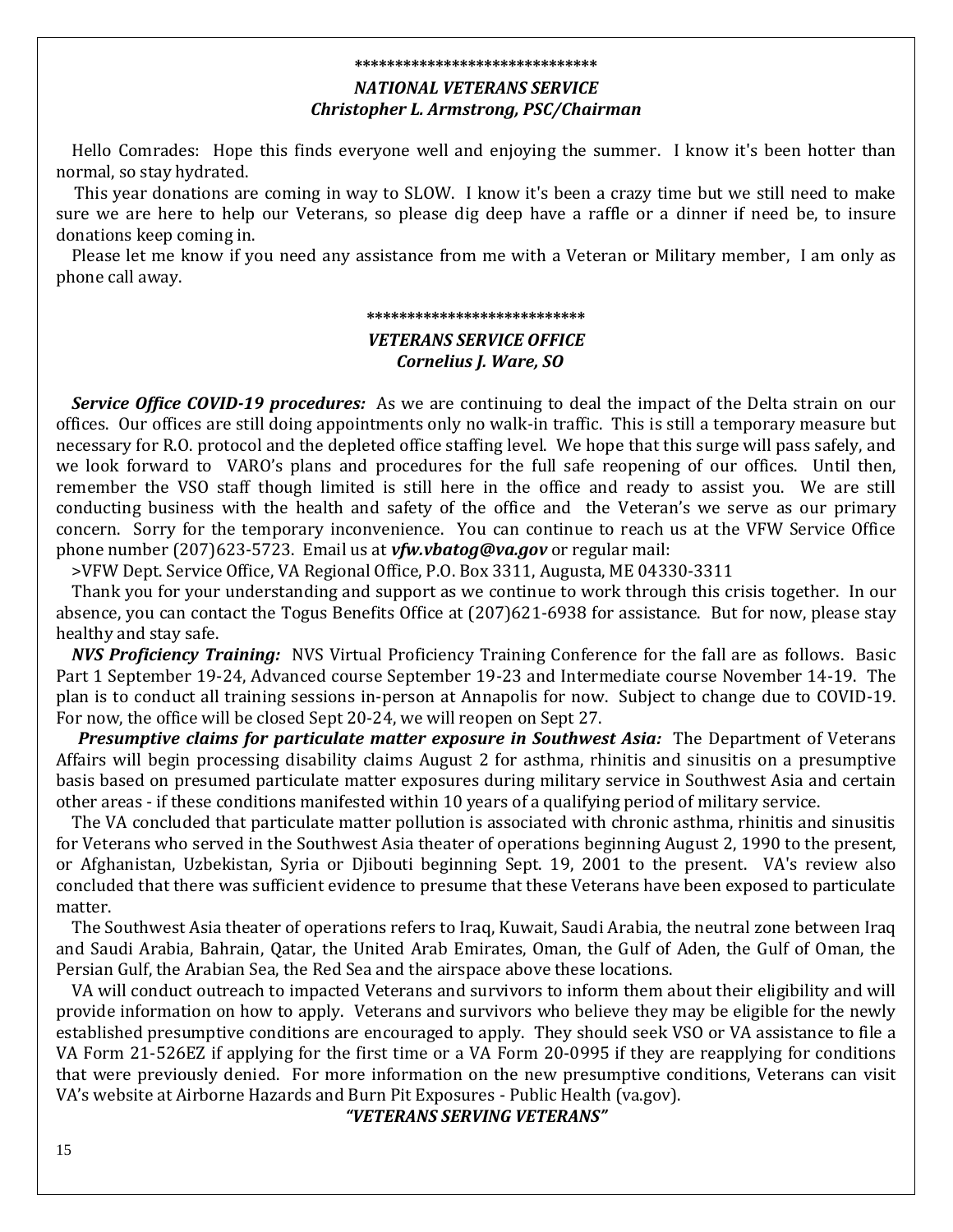#### **\*\*\*\*\*\*\*\*\*\*\*\*\*\*\*\*\*\*\*\*\*\*\*\*\*\*\*\*\*\***

### *WEBSITE COORDINATOR Thomas R. Lussier, PSC*

 The Department Website is in good working order. The 2021-2022 VOD, PP themes and entry applications are available. The Department 2021-2022 directory has been updated.

 Please ensure any directory changes that need to be made are sent to the Department Adjutant. Would always like to see more guestbook entrees and photos.

 Comrades, the Department website contains an incredible amount of information designed to make everyone's job more helpful. Many years have been devoted to creating this site so please utilize it! If anyone has any problems, please don't hesitate to contact me. Thank You!

#### **\*\*\*\*\*\*\*\*\*\*\*\*\*\*\*\*\*\*\*\*\*\*\*\*\*\*\*\*\*\*\*\*\*\*\***

### *YOUTH ACTIVITIES Michael A. Switzer, Chairman*

 I would like to give Special Recognition to Fairfield Post #6924. The weekend of 8-14-15, they hosted a Corn Hole Tournament in which all proceeds went to the Lawrence Girls' Lacrosse Team. Amazing job!

 Please remember that any Youth Activities your Post participates in, submit your Activities Reports. You may also contact me with any information of Programs and Events your Post has participated in and I will gladly make mention in the next edition of GOs.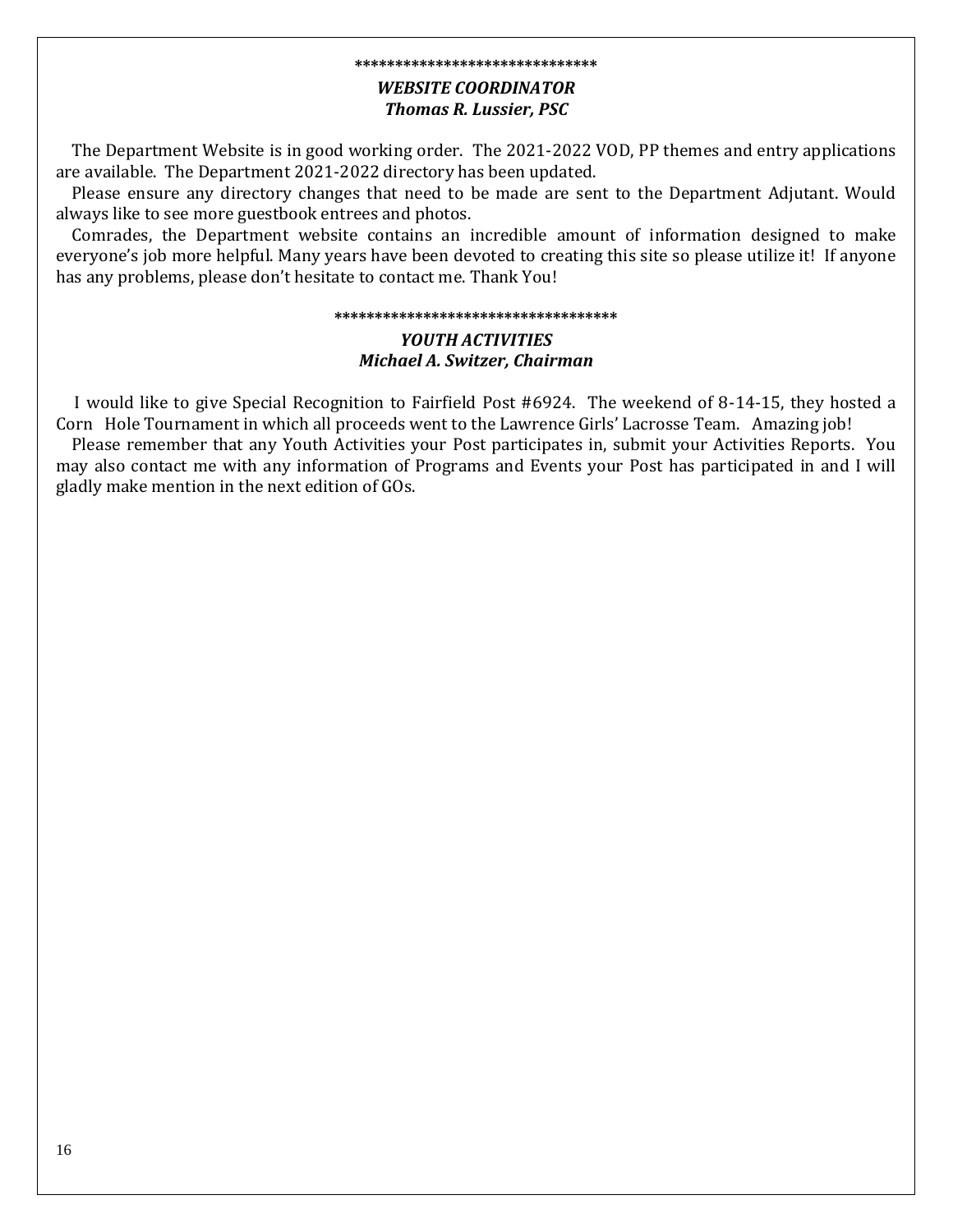### **DEPT @ 3.04% - Need 7390 For 100% (7+) Department Statistics**

**\_\_\_\_\_\_\_\_\_\_\_\_\_\_\_\_\_\_\_\_\_\_\_\_\_\_\_\_\_\_\_\_\_\_\_**

### **Maine as of Monday August 30, 2021**

| Post                     | <b>Dist</b>    | Life           | <b>New</b>       | Reinst      | Cont                    | Total          | Prior<br>Year | Percent | +/-    | City                  | N/R<br><b>LM</b> |
|--------------------------|----------------|----------------|------------------|-------------|-------------------------|----------------|---------------|---------|--------|-----------------------|------------------|
| 2599                     | 1              | 0              | 0                | 0           | 1                       | 1              | 169           | 0.59%   | $-168$ | PRESQUE ISLE          | 0                |
| 6187                     | 1              | 0              | 0                | 0           | $\overline{2}$          | $\overline{2}$ | 83            | 2.40%   | $-81$  | <b>FORT FAIRFIELD</b> | $\mathbf 0$      |
| 9389                     | 1              | 0              | 0                | 0           | 10                      | 10             | 486           | 2.05%   | $-476$ | CARIBOU               | $\mathbf 0$      |
| 9699                     | 1              | 0              | 0                | 0           | 0                       | 0              | 80            | 0.00%   | $-80$  | <b>ASHLAND</b>        | $\mathbf 0$      |
| <b>District</b><br>Total | 1              | 0              | 0                | 0           | 13                      | 13             | 818           | 1.58%   | $-805$ |                       | 0                |
| Post                     | <b>Dist</b>    | Life           | New              | Reinst      | Cont                    | Total          | Prior<br>Year | Percent | +/-    | City                  | N/R<br>LM        |
| 1605                     | $\overline{c}$ | $\mathbf 0$    | $\mathbf 0$      | 0           | 1                       | 1              | 132           | 0.75%   | $-131$ | <b>BURLINGTON</b>     | 0                |
| 7529                     | 2              | 0              | $\mathbf 0$      | 0           | 0                       | 0              | 83            | 0.00%   | $-83$  | <b>ISLAND FALLS</b>   | $\mathbf 0$      |
| <b>District</b><br>Total | 2              | $\mathbf{0}$   | $\mathbf 0$      | 0           | 1                       | 1              | 215           | 0.46%   | $-214$ |                       | 0                |
| Post                     | <b>Dist</b>    | Life           | New              | Reinst      | Cont                    | Total          | Prior<br>Year | Percent | +/-    | City                  | N/R<br><b>LM</b> |
| 9779                     | 3              | $\pmb{0}$      | $\mathbf 0$      | $\pmb{0}$   | 0                       | 0              | 136           | 0.00%   | $-136$ | <b>CALAIS</b>         | 0                |
| 11553                    | 3              | 0              | 0                | 0           | $\overline{2}$          | $\overline{c}$ | 139           | 1.43%   | $-137$ | <b>HARRINGTON</b>     | $\mathbf 0$      |
| <b>District</b><br>Total | 3              | $\mathbf{0}$   | 0                | 0           | $\overline{2}$          | $\overline{2}$ | 275           | 0.72%   | $-273$ |                       | 0                |
| Post                     | Dist           | Life           | New              | Reinst      | Cont                    | Total          | Prior<br>Year | Percent | +/-    | City                  | N/R<br>LM        |
| 109                      | 4              | $\pmb{0}$      | 0                | 0           | 9                       | 9              | 170           | 5.29%   | $-161$ | <b>ELLSWORTH</b>      | 0                |
| 1761                     | 4              | 0              | $\overline{2}$   | 0           | 4                       | 6              | 244           | 2.45%   | $-238$ | <b>BANGOR</b>         | $\boldsymbol{0}$ |
| 3381                     | 4              | 0              | 0                | 0           | 4                       | 4              | 197           | 2.03%   | $-193$ | <b>OLD TOWN</b>       | $\mathbf 0$      |
| 4633                     | 4              | 0              | 1                | 0           | 5                       | 6              | 111           | 5.40%   | $-105$ | <b>HAMPDEN</b>        | $\mathbf 0$      |
| <b>District</b><br>Total | 4              | 0              | 3                | 0           | 22                      | 25             | 722           | 3.46%   | $-697$ |                       | 0                |
| Post                     | <b>Dist</b>    | Life           | New              | Reinst      | Cont                    | Total          | Prior<br>Year | Percent | +/-    | City                  | N/R<br>LM        |
| 4298                     | 5 <sub>5</sub> | $\overline{0}$ | $\overline{0}$   | $\mathbf 0$ | $\overline{\mathbf{c}}$ | $\overline{a}$ | 69            | 2.89%   | $-67$  | <b>DEXTER</b>         | $\mathbf 0$      |
| 5723                     | 5              | $\mathbf 0$    | $\boldsymbol{0}$ | 0           | 1                       | 1              | 15            | 6.66%   | $-14$  | <b>JACKMAN</b>        | $\mathbf 0$      |
| 6924                     | 5              | 0              | 1                | 0           | 0                       | 1              | 119           | 0.84%   | $-118$ | <b>FAIRFIELD</b>      | $\mathbf 0$      |
| 7865                     | 5              | 0              | $\boldsymbol{0}$ | 0           | 1                       | $\mathbf{1}$   | 131           | 0.76%   | $-130$ | MADISON-ANSON         | $ 0\rangle$      |
| 7866                     | 5              | $\pmb{0}$      | $\pmb{0}$        | 0           | 1                       | $\mathbf{1}$   | 13            | 7.69%   | $-12$  | <b>NORRIDGEWOCK</b>   | 0                |
| 10881                    | 5              | $\pmb{0}$      | $\pmb{0}$        | 0           | 0                       | $\pmb{0}$      | 25            | 0.00%   | $-25$  | <b>FARMINGTON</b>     | $\pmb{0}$        |
| 11191                    | 5              | 0              | $\boldsymbol{0}$ | 0           | 3                       | 3              | 35            | 8,57%   | $-32$  | <b>NEWPORT</b>        | $\boldsymbol{0}$ |
| <b>District</b><br>Total | 5              | $\pmb{0}$      | 1                | 0           | 8                       | 9              | 407           | 2.21    | $-398$ |                       | 0                |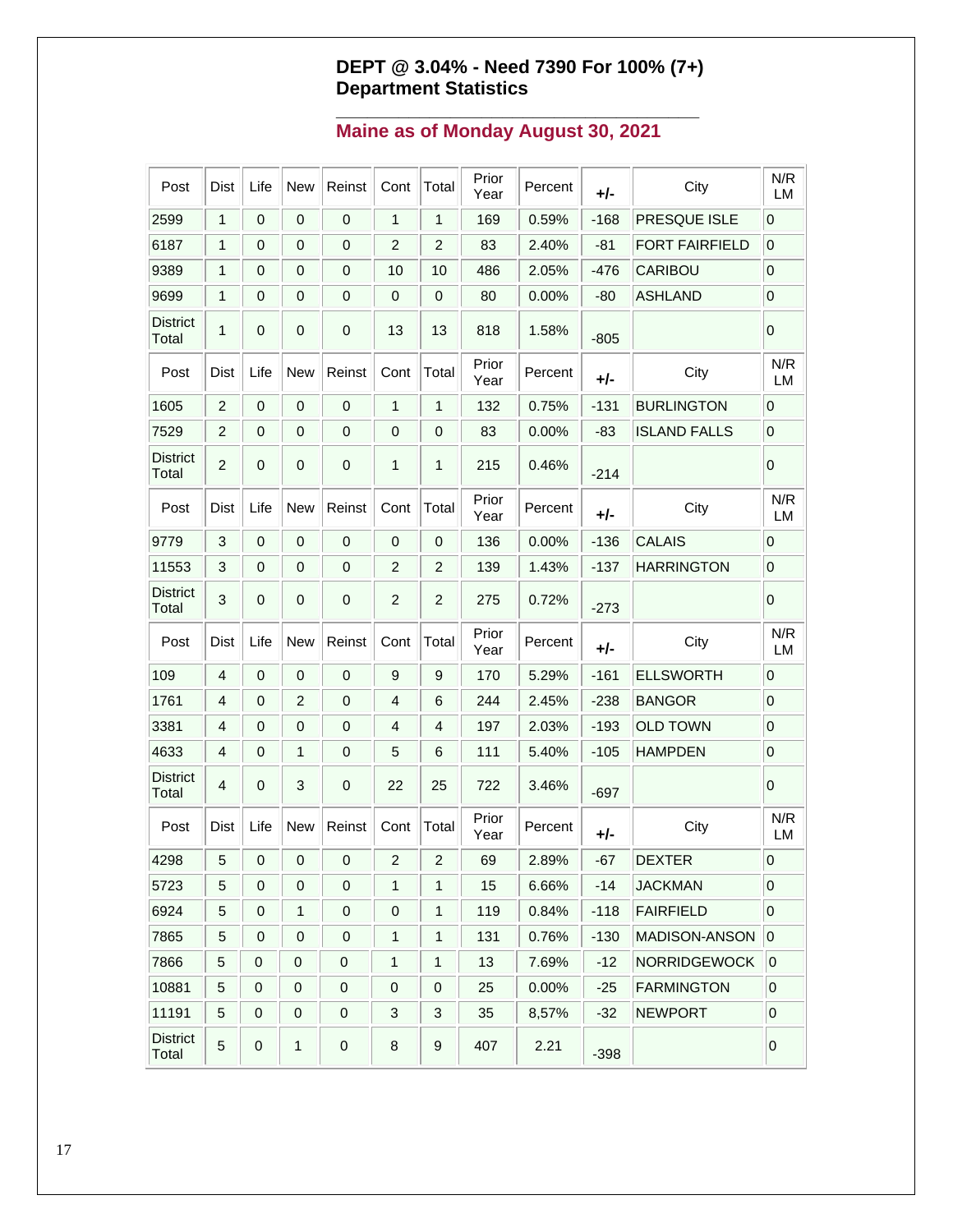| Post                     | Dist             | Life             | <b>New</b>     | Reinst           | Cont           | Total                     | Prior<br>Year | Percent | +/-    | City                              | N/R<br>LM        |
|--------------------------|------------------|------------------|----------------|------------------|----------------|---------------------------|---------------|---------|--------|-----------------------------------|------------------|
| 3095                     | $\,6$            | $\mathbf 0$      | 1              | $\mathbf 0$      | 1              | $\overline{c}$            | 17            | 11.76%  | $-15$  | <b>FRIENDSHIP</b>                 | 0                |
| 3108                     | 6                | 0                | 0              | $\mathbf 0$      | 9              | 9                         | 171           | 5.26%   | $-162$ | <b>BELFAST</b>                    | $\mathbf 0$      |
| 4169                     | 6                | 0                | 0              | $\mathbf 0$      | 1              | 1                         | 14            | 7.14%   | $-13$  | VINALHAVEN                        | $\boldsymbol{0}$ |
| 6131                     | 6                | 0                | $\mathbf 0$    | 1                | 13             | 14                        | 78            | 17.94%  | -64    | <b>NORTHPORT</b>                  | $\overline{0}$   |
| 9437                     | 6                | $\mathbf 0$      | $\mathbf 0$    | $\mathbf 0$      | 1              | $\mathbf{1}$              | 45            | 2.22%   | -44    | <b>WASHINGTON</b>                 | $\mathbf 0$      |
| <b>District</b><br>Total | 6                | 0                | 1              | 1                | 25             | 27                        | 325           | 8.30%   | $-298$ |                                   | 0                |
| Post                     | Dist             | Life             | <b>New</b>     | Reinst           | Cont           | Total                     | Prior<br>Year | Percent | +/-    | City                              | N/R<br>LM        |
| 2197                     | $\overline{7}$   | 0                | 0              | $\mathbf 0$      | 1              | $\mathbf 1$               | 86            | 1.16%   | $-85$  | <b>TOPSHAM</b>                    | $\mathbf 0$      |
| 4525                     | $\overline{7}$   | 0                | 0              | 0                | 0              | $\mathbf 0$               | 69            | 0.00%   | -69    | <b>WALDOBORO</b>                  | $\pmb{0}$        |
| 7738                     | $\overline{7}$   | 0                | $\overline{c}$ | 0                | 0              | $\overline{2}$            | 73            | 2.73%   | $-71$  | <b>BATH</b>                       | $\boldsymbol{0}$ |
| <b>District</b><br>Total | 7                | 0                | $\overline{2}$ | $\mathbf 0$      | 1              | 3                         | 228           | 1.31%   | $-225$ |                                   | 0                |
| Post                     | Dist             | Life             | <b>New</b>     | Reinst           | Cont           | Total                     | Prior<br>Year | Percent | +/-    | City                              | N/R<br>LM        |
| 9                        | 8                | $\mathbf 0$      | 0              | $\pmb{0}$        | 5              | 5                         | 54            | 9.25%   | $-49$  | <b>GARDINER</b>                   | $\mathbf 0$      |
| 887                      | 8                | 0                | $\mathbf 0$    | 0                | $\overline{7}$ | $\overline{7}$            | 261           | 2.68%   | $-254$ | <b>AUGUSTA</b>                    | $\mathbf 0$      |
| 1285                     | 8                | $\mathbf 0$      | $\mathbf 0$    | $\mathbf 0$      | 0              | $\mathbf 0$               | 235           | 0.00%   | $-235$ | <b>WATERVILLE</b>                 | $\overline{0}$   |
| 8835                     | 8                | 0                | 0              | 0                | 3              | 3                         | 275           | 1.09%   | $-272$ | <b>WINSLOW</b>                    | 0                |
| 9526                     | 8                | $\mathbf 0$      | $\mathbf 0$    | $\mathbf 0$      | 1              | 1                         | 43            | 2.32%   | $-42$  | <b>WINTHROP</b>                   | $\overline{0}$   |
| <b>District</b><br>Total | 8                | $\mathbf 0$      | 0              | $\mathbf 0$      | 16             | 16                        | 868           | 1.84%   | $-852$ |                                   | $\mathbf 0$      |
| Post                     | Dist             | Life             | New            | Reinst           | Cont           | Total                     | Prior<br>Year | Percent | +/-    | City                              | N/R<br>LМ        |
| 1603                     | 9                | 0                | 1              | 0                | 9              | 10                        | 462           | 2.16%   | $-452$ | <b>LEWISTON-</b><br><b>AUBURN</b> | 0                |
| 1641                     | 9                | 0                | 0              | 0                | 1              | 1                         | 151           | 0.66%   | $-150$ | <b>RUMFORD</b>                    | $\overline{0}$   |
| 3335                     | 9                | 0                | 0              | 1                | 5              | 6                         | 244           | 2.45%   | $-238$ | <b>JAY</b>                        | $\overline{0}$   |
| 9787                     | $\boldsymbol{9}$ | $\pmb{0}$        | $\pmb{0}$      | $\pmb{0}$        | 3              | $\ensuremath{\mathsf{3}}$ | 143           | 2.09%   | $-140$ | <b>SOUTH PARIS</b>                | $\overline{0}$   |
| <b>District</b><br>Total | 9                | 0                | 1              | $\mathbf{1}$     | 18             | 20                        | 1000          | 2.00%   | $-980$ |                                   | $\pmb{0}$        |
| Post                     | Dist             | Life             | <b>New</b>     | Reinst           | Cont           | Total                     | Prior<br>Year | Percent | +/-    | City                              | N/R<br>LM        |
| 6783                     | 10               | 0                | 0              | $\pmb{0}$        | $\mathbf 0$    | $\pmb{0}$                 | 42            | 0.00%   | $-42$  | LOVELL                            | $\mathbf 0$      |
| 6859                     | 10               | 0                | 0              | $\mathbf 0$      | 4              | 4                         | 388           | 1.03%   | -384   | <b>PORTLAND</b>                   | $\overline{0}$   |
| 9328                     | 10               | $\pmb{0}$        | 1              | $\pmb{0}$        | 1              | $\overline{c}$            | 42            | 4.76%   | $-40$  | <b>HARRISON</b>                   | $\overline{0}$   |
| 10529                    | 10               | $\mathbf 0$      | $\mathbf 0$    | $\boldsymbol{0}$ | $\mathbf 0$    | $\pmb{0}$                 | 78            | 0.00%   | -78    | YARMOUTH                          | $\overline{0}$   |
| 10643                    | 10               | 0                | 0              | $\pmb{0}$        | 6              | 6                         | 76            | 7.89%   | $-70$  | <b>WINDHAM</b>                    | $\overline{0}$   |
| 10879                    | 10               | 0                | 0              | $\mathbf 0$      | 4              | $\overline{4}$            | 321           | 1.24%   | $-317$ | <b>GORHAM</b>                     | $\overline{0}$   |
| 11362                    | 10               | $\mathbf 0$      | $\mathbf 0$    | $\pmb{0}$        | $\overline{c}$ | $\overline{c}$            | 35            | 5.71%   | 33     | <b>NAPLES</b>                     | $\overline{0}$   |
| <b>District</b>          | 10               | $\boldsymbol{0}$ | 1              | $\mathbf 0$      | 17             | 18                        | 982           | 1.83%   | $-964$ |                                   | $\overline{0}$   |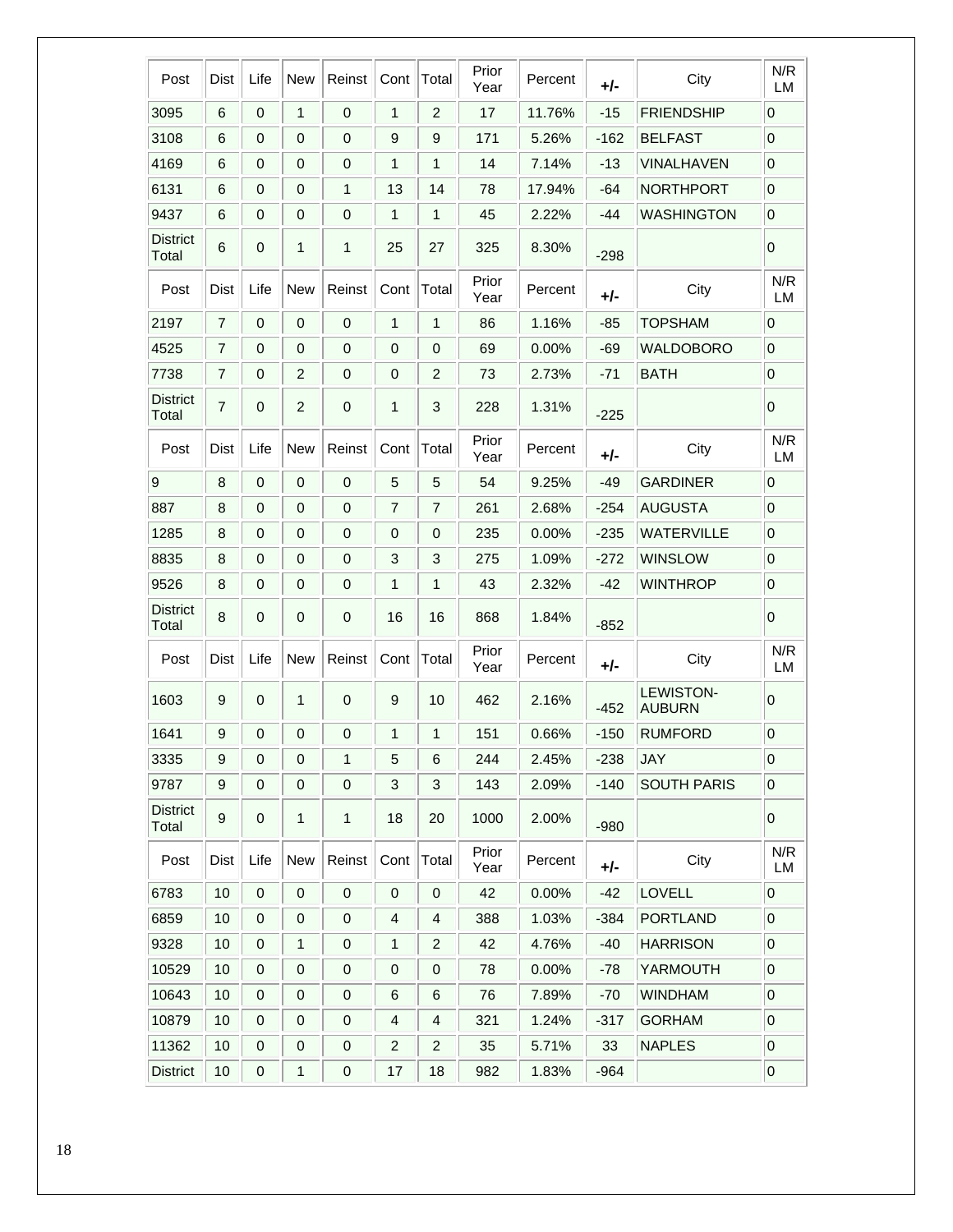| Post                     | Dist        | Life        | <b>New</b>  | Reinst      | Cont         | Total    | Prior<br>Year | Percent  | $+/-$   | City                               | N/R<br>LM        |  |
|--------------------------|-------------|-------------|-------------|-------------|--------------|----------|---------------|----------|---------|------------------------------------|------------------|--|
| 5744                     | 11          | $\Omega$    | $\Omega$    | $\mathbf 0$ | 10           | 10       | 145           | 6.89%    | $-135$  | <b>SOUTH</b><br><b>BERWICK</b>     | $\mathbf 0$      |  |
| 6977                     | 11          | 0           | $\mathbf 0$ | $\mathbf 0$ | 1            | 1        | 193           | 0.51%    | $-192$  | YORK BEACH                         | $\mathbf 0$      |  |
| 7997                     | 11          | $\Omega$    | $\Omega$    | $\mathbf 0$ | $\mathbf 0$  | $\Omega$ | 273           | $0.00\%$ | $-273$  | <b>OLD ORCHARD</b><br><b>BEACH</b> | $\overline{0}$   |  |
| 9394                     | 11          | $\Omega$    | $\Omega$    | $\Omega$    | $\mathbf{3}$ | 3        | 53            | 5.66%    | $-50$   | <b>KITTERY</b>                     | $\boldsymbol{0}$ |  |
| 9935                     | 11          | $\mathbf 0$ | 0           | $\mathbf 0$ | 62           | 62       | 333           | 18.61%   | $-271$  | <b>SANFORD</b>                     | $\mathbf 0$      |  |
| <b>District</b><br>Total | 11          | $\Omega$    | $\Omega$    | $\mathbf 0$ | 76           | 76       | 997           | 7.62%    | $-921$  |                                    | $\mathbf 0$      |  |
| Post                     | <b>Dist</b> | Life        | <b>New</b>  | Reinst      | Cont         | Total    | Prior<br>Year | Percent  | $+/-$   | City                               | N/R<br>LM        |  |
| 15020                    | 99          | $\Omega$    | 3           | $\mathbf 0$ | 19           | 22       | 778           | 2.82%    | $-756$  | <b>RUMFORD</b>                     | $\mathbf 0$      |  |
| <b>District</b><br>Total | 99          | $\mathbf 0$ | 3           | $\mathbf 0$ | 19           | 19       | 778           | 2.82%    | $-756$  | <b>QM'S HOUSE</b>                  | 0                |  |
| Post                     | Dist        | Life        | <b>New</b>  | Reinst      | Cont         | Total    | Prior<br>Year | Percent  | $+/-$   | City                               | N/R<br>LM        |  |
| <b>State</b><br>Total    | $\mathbf 0$ | $\mathbf 0$ | 12          | 2           | 218          | 232      | 7615          | 3.04%    | $-7383$ |                                    | $\mathbf 0$      |  |





**EVERYONE'S HELP IS NEEDED TO BRING THE DEPARTMENT TO 100%**

**THIS 2021 – 2022 YEAR - WILL YOU HELP?**

**"ADVANCING THE VFW MISSION "** 

**"RETAIN-REINSTATE-RECRUIT"**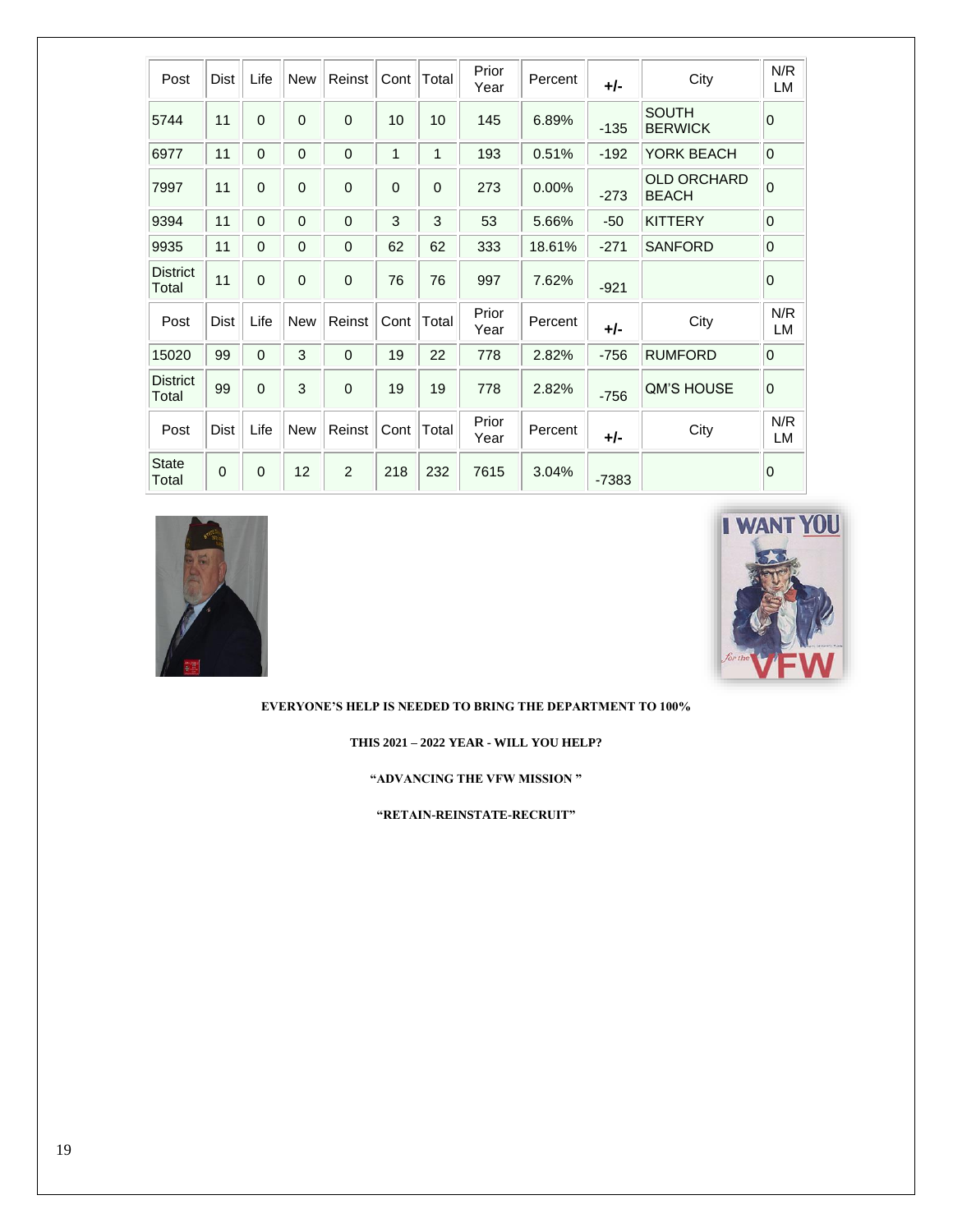| <b>RECRUITING EVENTS</b>                                                                                                                                                                                                               |
|----------------------------------------------------------------------------------------------------------------------------------------------------------------------------------------------------------------------------------------|
| Post or District# _____________                                                                                                                                                                                                        |
| Location of Event _________________________Date ________________________________                                                                                                                                                       |
| VFW Member & Title Present at Event                                                                                                                                                                                                    |
| <u> 1989 - Johann Stoff, amerikansk politiker (d. 1989)</u>                                                                                                                                                                            |
|                                                                                                                                                                                                                                        |
|                                                                                                                                                                                                                                        |
|                                                                                                                                                                                                                                        |
| <u> 1989 - Johann Stoff, amerikansk politiker (d. 1989)</u><br>Notify Membership Chairman Steven SanPedro of Event prior to Date of<br>Event.                                                                                          |
| Submit a signed copy of this Report to the Membership Chairman<br>Steven SanPedro 251 Gray Rd., Windham, ME 04062<br>sanpedro105@roadrunner.com Please include photos or news articles to be used in<br>the Commanders Membership Book |
| Date: $\_\_$                                                                                                                                                                                                                           |
| Signature of Post Commander or Department Officer                                                                                                                                                                                      |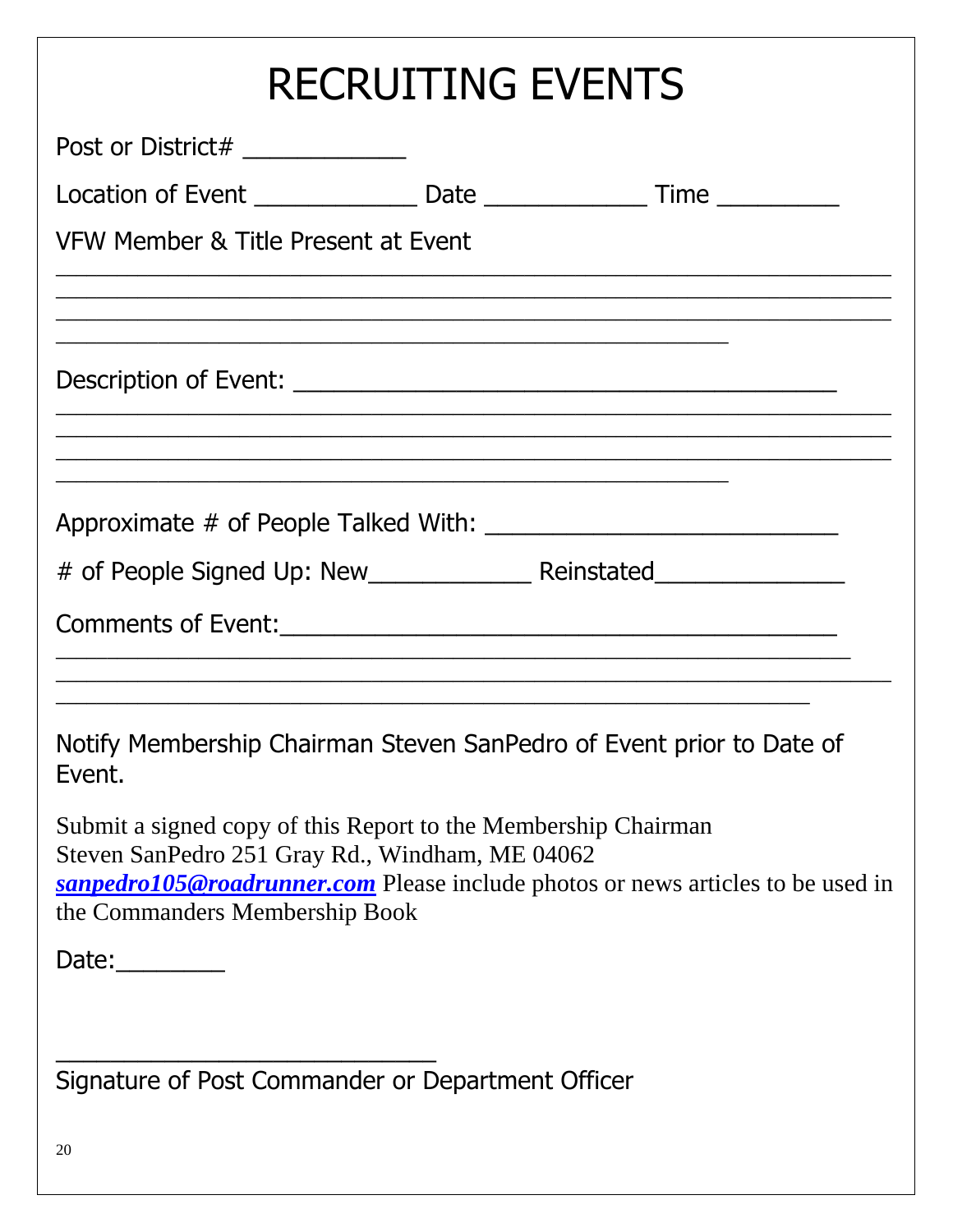

*Department of Maine, VFW 100th Anniversary*



| <b>Location</b>                                              |                                                                                                                                                                                                                                                               | Ramada Inn, Lewiston ME                                                                                                                                   |  |  |  |  |  |  |  |
|--------------------------------------------------------------|---------------------------------------------------------------------------------------------------------------------------------------------------------------------------------------------------------------------------------------------------------------|-----------------------------------------------------------------------------------------------------------------------------------------------------------|--|--|--|--|--|--|--|
| Date & Time                                                  |                                                                                                                                                                                                                                                               | October 16, 2021<br>Social Hour – 6:00 to 7:00 pm $*$ Banquet – 7:00 pm                                                                                   |  |  |  |  |  |  |  |
| <b>Banquet Ticket Cost</b>                                   | \$40.00                                                                                                                                                                                                                                                       |                                                                                                                                                           |  |  |  |  |  |  |  |
| <b>Dinner Menu</b>                                           | Buffer                                                                                                                                                                                                                                                        | Roasted Fingerling Potatoes * Green Beans Almondine<br>Baked Haddock * Ham with Raisin Sauce<br><b>Black Angus</b><br>Garden Salad * Beverage and Dessert |  |  |  |  |  |  |  |
| <b>Dress Code</b>                                            |                                                                                                                                                                                                                                                               | <b>Business Casual</b>                                                                                                                                    |  |  |  |  |  |  |  |
| <b>Hotel Information</b>                                     | <i>Ramada Inn</i> ( <i>Headquarters</i> ) * 490 Pleasant Rd., (Ext 90) Lewiston,<br>$$ 125.00 + 9\%$ tax (1-4 persons) * Tel: 1-207-784-2331<br>(All rooms are non-smoking)                                                                                   |                                                                                                                                                           |  |  |  |  |  |  |  |
|                                                              | Motel 6 * 516 Pleasant St, Lewiston, ME<br>1 person/1 bed $$84.00 + 9\%$ tax $\langle$ Double $$92.00 + 9\%$ tax<br>( <i>Have Smoking &amp; Non-Smoking rooms</i> )* Tel: $1-207-782-6558$                                                                    |                                                                                                                                                           |  |  |  |  |  |  |  |
|                                                              | <b>Super 8</b> $*$ 1440 Lisbon St, Lewiston<br>1 Person/1 bed \$ ?? + 9% tax $\ll$ 2 Persons/2 beds (\$ ?? + 9% tax)<br>Each extra person \$ ?? * Tel # 1-207-784-8882<br><b>NOTE: Waiting for confirmation of price, will notify as soon</b><br>as received) |                                                                                                                                                           |  |  |  |  |  |  |  |
|                                                              |                                                                                                                                                                                                                                                               |                                                                                                                                                           |  |  |  |  |  |  |  |
|                                                              |                                                                                                                                                                                                                                                               |                                                                                                                                                           |  |  |  |  |  |  |  |
|                                                              |                                                                                                                                                                                                                                                               | <b>Please Reserve the following</b>                                                                                                                       |  |  |  |  |  |  |  |
|                                                              | <b>Meals: Total Tickets:</b>                                                                                                                                                                                                                                  | $x $40.00 =$                                                                                                                                              |  |  |  |  |  |  |  |
|                                                              |                                                                                                                                                                                                                                                               | $Name \_$                                                                                                                                                 |  |  |  |  |  |  |  |
|                                                              |                                                                                                                                                                                                                                                               |                                                                                                                                                           |  |  |  |  |  |  |  |
| $Name \_$<br>$Name \_$<br><b>Make Your Check payable to:</b> |                                                                                                                                                                                                                                                               | <b>Department of Maine, VFW</b>                                                                                                                           |  |  |  |  |  |  |  |
| <b>Forward</b> to:                                           |                                                                                                                                                                                                                                                               | <b>Joan Hebert</b><br>41 Damy Dr., Apt 91, Auburn, ME 04210<br>Tel #: $782-2573 * E$ -mail: jocah66@yahoo.com                                             |  |  |  |  |  |  |  |

*(No tickets will be sold after the deadline – Tickets will not be held without a payment) (There will be no refunds on banquet tickets)((Special needs for Banquet, please notify Joan Hebert)*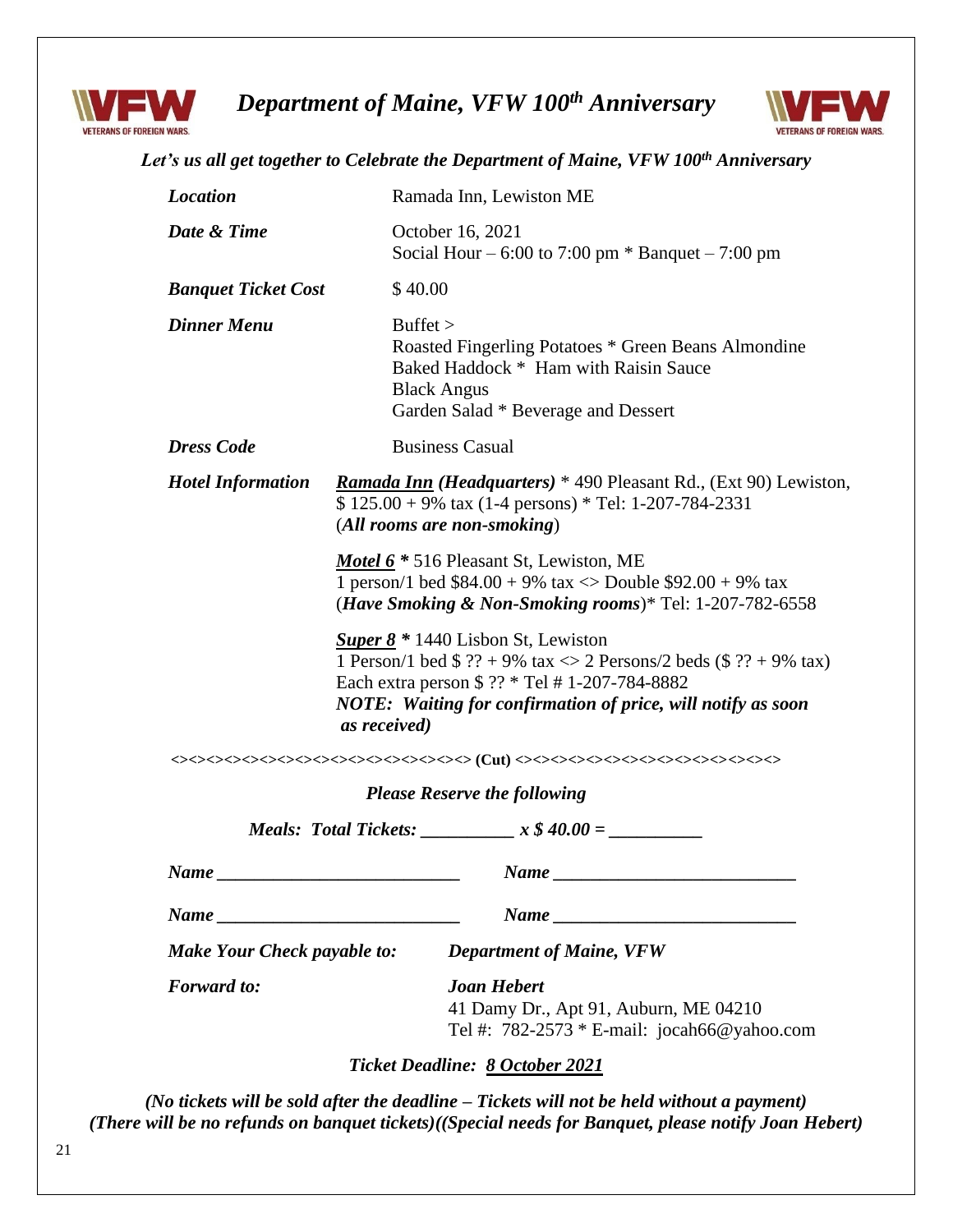### **Homeless Veterans Home Kits**

Veteran: \_\_\_\_\_\_\_\_\_\_\_\_\_\_\_\_\_\_\_\_\_\_\_\_\_\_\_\_\_\_\_\_\_\_

Contact #:  $\blacksquare$ 

Place a check mark next to needed items. Please understand all items are donated and may or may not be available at the time of your move in. Congratulations on your housing!

# **Needed Items Filled:**  \_\_\_\_\_ Full/queen Down Comforter …………………………………………………...\_\_\_\_\_ \_\_\_\_\_ 2 Sets Queen Sheets with 4 pillow cases…………………………………..\_\_\_\_\_ 2 Pillows……………………………………………………………………………<u>\_\_\_\_</u>\_\_ \_\_\_\_\_ 2 Blankets………………………………………………………………………………..\_\_\_\_\_ \_\_\_\_\_ Full/Queen Mattress pad……………..…………………………………………..\_\_\_\_\_ 3 Bath Towels……………………………………………………………………<sub>………</sub> \_\_\_\_\_ 2 Hand Towels……….…………………………………………………………………\_\_\_\_\_ 2 Wash Clothes………………………………………………………………<sub></sub> \_\_\_\_\_ 1 Small Bathroom Trash Can .......…………………………………………….\_\_\_\_\_ \_\_\_\_\_ Scrub Brush………………………………………………………………………………\_\_\_\_\_ \_\_\_\_\_ Pack of Sponges………………………………………………………………………..\_\_\_\_\_ \_\_\_\_\_ Clock Radio/Alarm…………………………………………………………………….\_\_\_\_\_ \_\_\_\_\_ Shower Hooks…………………………………………………………………………..\_\_\_\_\_ \_\_\_\_\_ Shower Curtain…………………………………………………………………………\_\_\_\_\_ 1 Toilet Brush…………………………………………………………………<sub></sub> \_\_\_\_\_ Broom & Dust Pan…………………………………………………………………..\_\_\_\_\_ \_\_\_\_\_ Laundry Basket…………………………………………………………………………\_\_\_\_\_ \_\_\_\_\_ 2 Hand Towels………………………………………………………………………….\_\_\_\_\_ \_\_\_\_\_ Toaster…………………………………………………………………………………….\_\_\_\_\_ \_\_\_\_\_ Coffee Pot………………………………………………………………………………..\_\_\_\_\_ \_\_\_\_\_\_ Microwave……………………………………………………………………<u>\_</u>\_\_\_\_ **EVIDEO 16 pc. Dinnerware set …………………………………………………** \_\_\_\_\_ 16 Pc Cutlery Set……………………………………………………………………….\_\_\_\_\_ \_\_\_\_\_ 7 Piece Nonstick Cookware Set………………………………………………..\_\_\_\_\_ Set of Salt and Pepper Shakers……………………………………………<sub>………</sub> 1 Old Fashion Can Opener/ Bottle Opener……………………………………… 1 Strainer………………………………………………………………………<sub>\_\_\_\_\_\_</sub> \_\_\_\_\_ Measuring Spoon Set………………………………………………………………..\_\_\_\_\_ \_\_\_\_\_ Measuring Cup Set…………………………………………………………………...\_\_\_\_\_ \_\_\_\_\_ 4 Glasses ………………………………………………………………………………….\_\_\_\_\_ \_\_\_\_\_ Peeler……………………………………………………………………………………….\_\_\_\_\_

22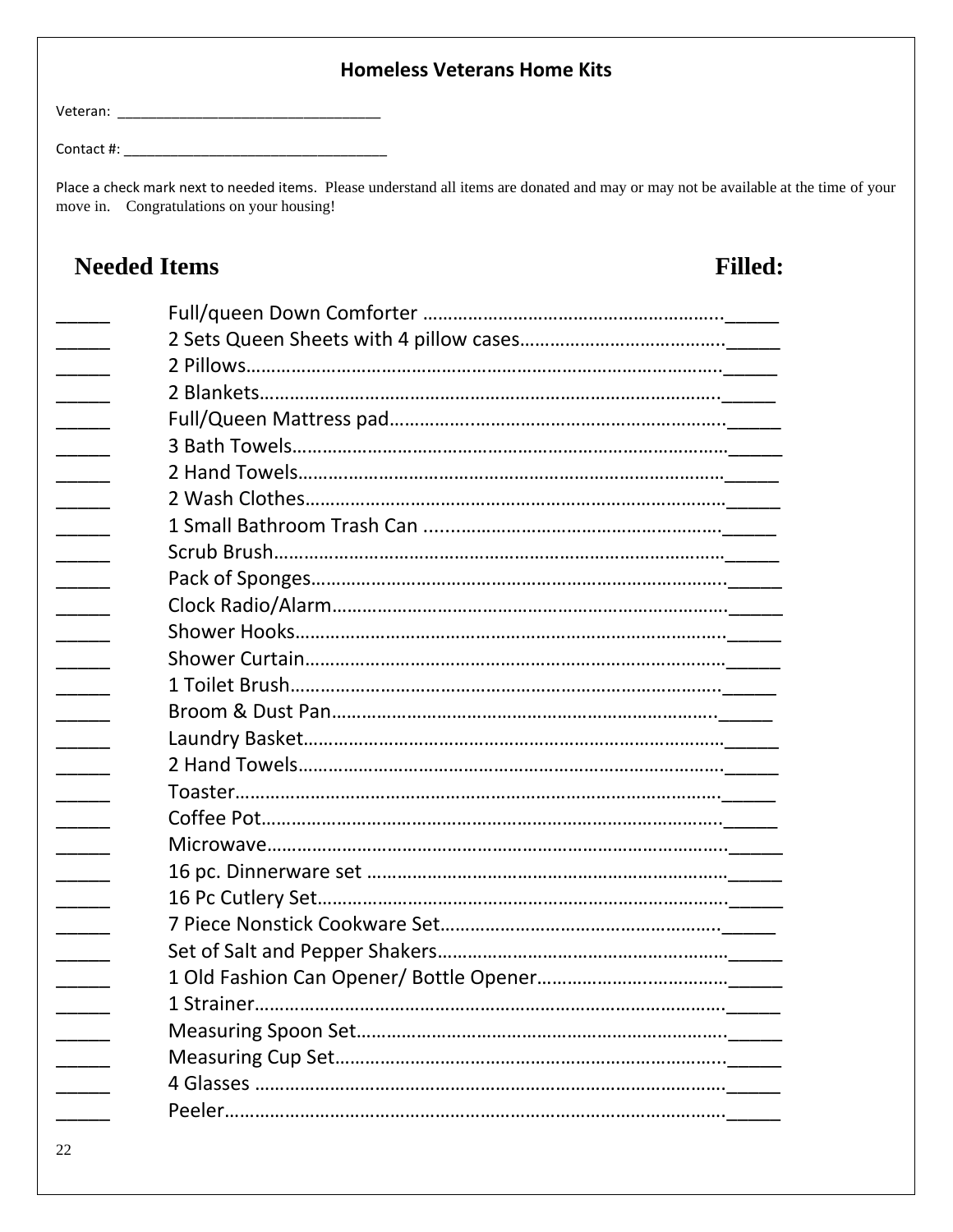Updated 8-6-21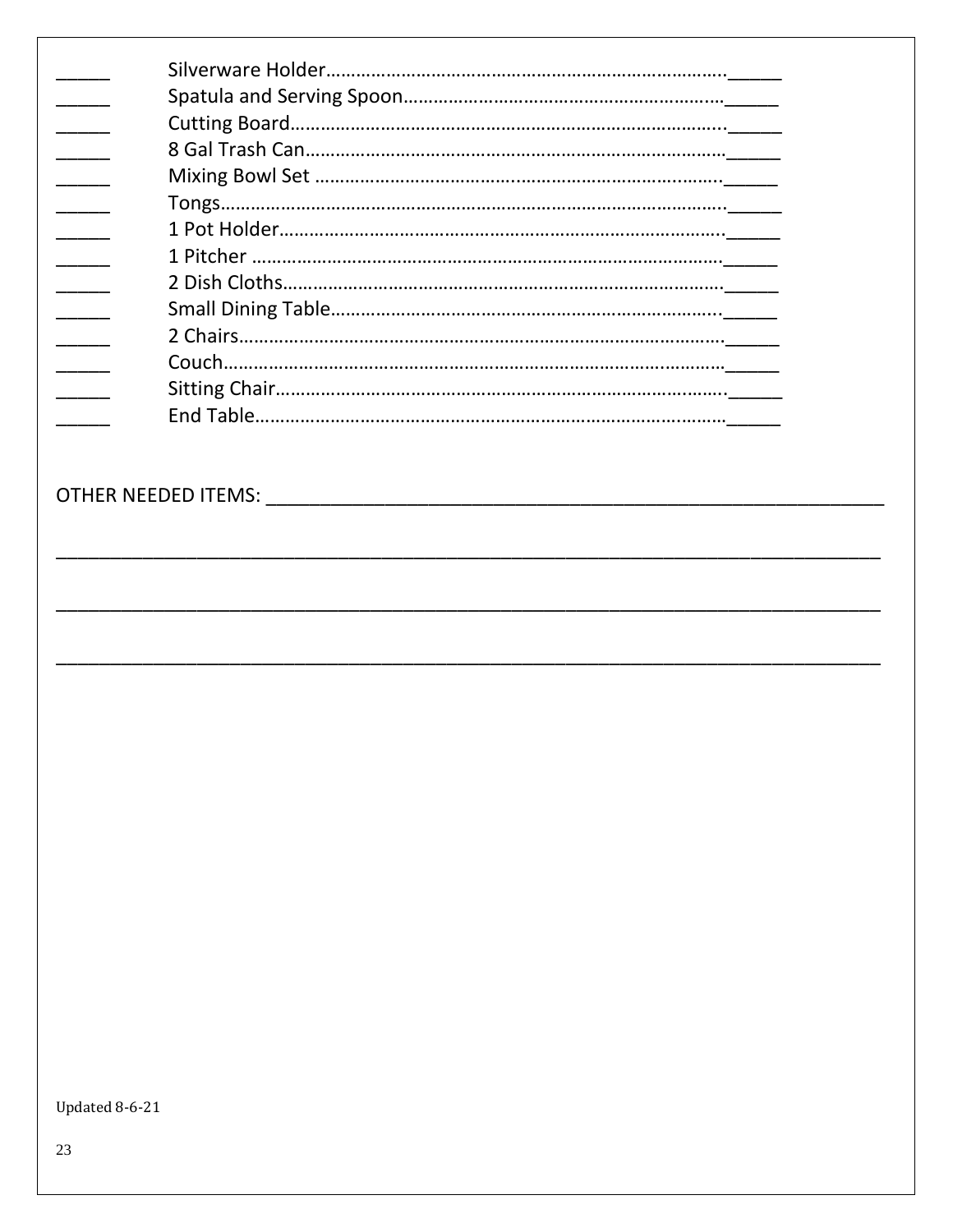|                              |                                         | Dist Div Post # Name |                                | Americanism/Loyalty Day | <b>Blood /Safety/DrugAbuse</b> | <b>Ordered Buddy Poppies</b> | House in the Woods<br><b>Commanders Special Project</b> | <b>Community Service</b> | National Military Service | Youth | POW-MIA | <b>Hospital MAVS</b> | Audit Report - Jun | Audit Report - Sept | Audit Report - Dec | Audit Report - Mar | <b>Bonding</b> | Voice of Democracy | Patriot Pen | <b>Teacher to Department</b> | <b>Delegates to National</b> | Post Inspected   | Recruiter's Event Booth | Scouts |
|------------------------------|-----------------------------------------|----------------------|--------------------------------|-------------------------|--------------------------------|------------------------------|---------------------------------------------------------|--------------------------|---------------------------|-------|---------|----------------------|--------------------|---------------------|--------------------|--------------------|----------------|--------------------|-------------|------------------------------|------------------------------|------------------|-------------------------|--------|
| 1                            | 4                                       |                      | 2599 Presque Isle              | $\mathbf x$             |                                |                              |                                                         |                          |                           |       |         |                      |                    |                     |                    |                    |                |                    |             |                              |                              |                  |                         |        |
| 1                            | $\overline{2}$                          |                      | 6187 Fort Fairfield            | X                       |                                |                              |                                                         |                          |                           |       |         |                      |                    |                     |                    |                    |                |                    |             |                              |                              |                  |                         |        |
| $\mathbf{1}$                 | $\overline{6}$                          | 9389                 | Caribou                        | $\pmb{\chi}$            |                                |                              |                                                         |                          |                           |       |         |                      |                    |                     |                    |                    |                |                    |             |                              |                              |                  |                         |        |
| 1                            | 3                                       |                      | 9699 Ashland                   | X                       |                                |                              |                                                         |                          |                           |       |         |                      |                    |                     |                    |                    |                |                    |             |                              |                              |                  |                         |        |
| $\mathbf{1}$                 |                                         |                      | <b>District 1</b>              |                         |                                |                              |                                                         |                          |                           |       |         |                      |                    |                     |                    |                    |                |                    |             |                              |                              |                  |                         |        |
| $\mathbf{2}$                 | $\mathbf{2}$                            |                      | 1605 Burlington                | $\mathbf x$             |                                |                              |                                                         |                          |                           |       |         |                      |                    |                     |                    |                    |                |                    |             |                              |                              |                  |                         |        |
| $\bf 2$                      | $\overline{2}$                          | 7529                 | <b>Island Falls</b>            | $\mathbf{x}$            |                                |                              |                                                         |                          |                           |       |         |                      |                    |                     |                    |                    |                |                    |             |                              |                              |                  |                         |        |
| $\overline{2}$               |                                         |                      | <b>District 2</b>              |                         |                                |                              |                                                         |                          |                           |       |         |                      |                    |                     |                    |                    |                |                    |             |                              |                              |                  |                         |        |
| 3                            | $\mathbf{3}$<br>$\overline{\mathbf{3}}$ | 9779                 | Calais                         | $\mathbf x$             |                                |                              |                                                         | X                        |                           | x     |         |                      |                    |                     |                    |                    |                |                    |             |                              |                              |                  |                         |        |
| 3                            |                                         |                      | 11553 Harrington               | $\mathbf{x}$            |                                |                              |                                                         |                          |                           |       |         |                      |                    |                     |                    |                    |                |                    |             |                              |                              |                  |                         |        |
| $\overline{\mathbf{3}}$<br>4 | $\overline{\mathbf{3}}$                 | 109                  | <b>District 3</b><br>Ellsworth |                         |                                |                              |                                                         |                          |                           |       |         |                      |                    |                     |                    |                    |                |                    |             |                              |                              |                  |                         |        |
| 4                            | $\sqrt{5}$                              | 1761                 |                                | $\mathbf{x}$            |                                |                              |                                                         | $\mathbf{x}$             |                           |       |         |                      |                    |                     |                    |                    |                |                    |             |                              |                              |                  |                         |        |
| 4                            | $\overline{\mathbf{5}}$                 | 3381                 | Bangor<br>Old Town             | $\mathbf{x}$            |                                |                              |                                                         |                          |                           |       |         |                      |                    |                     |                    |                    |                |                    |             |                              |                              |                  |                         |        |
| 4                            | $\overline{\mathbf{3}}$                 | 4633                 | Hampden                        | $\pmb{\mathsf{x}}$      |                                |                              |                                                         | $\pmb{\chi}$             |                           |       |         |                      |                    |                     |                    |                    |                |                    |             |                              |                              |                  |                         |        |
| $\pmb{4}$                    |                                         |                      | <b>District 4</b>              |                         |                                |                              |                                                         |                          |                           |       |         |                      |                    |                     |                    |                    |                |                    |             |                              |                              |                  |                         |        |
| 5                            | $\mathbf{2}$                            | 4298                 | Dexter                         | $\pmb{\mathsf{x}}$      |                                |                              |                                                         |                          |                           |       |         |                      |                    |                     |                    |                    |                |                    |             |                              |                              |                  |                         |        |
| 5                            | $\mathbf{1}$                            | 5723                 | Jackman Stat                   | $\mathbf{x}$            |                                |                              |                                                         |                          |                           |       |         |                      |                    |                     |                    |                    |                |                    |             |                              |                              |                  |                         |        |
| $\overline{\mathbf{5}}$      | $\overline{\mathbf{3}}$                 | 6924                 | Fairfield                      | $\pmb{\mathsf{x}}$      |                                |                              |                                                         |                          |                           |       |         | $\mathbf{x}$         |                    |                     |                    |                    |                |                    |             |                              |                              |                  |                         |        |
| $\overline{\mathbf{5}}$      | $\overline{\mathbf{3}}$                 | 7865                 | Madison                        | $\pmb{\mathsf{x}}$      | $\pmb{\mathsf{x}}$             |                              |                                                         |                          |                           |       | x       |                      |                    |                     |                    |                    |                |                    |             |                              |                              | x                |                         |        |
| 5                            | $\mathbf{1}$                            |                      | 7866 Norridgewock              |                         |                                |                              |                                                         |                          |                           |       |         |                      |                    |                     |                    |                    |                |                    |             |                              |                              | $\boldsymbol{x}$ |                         |        |
| $\overline{\mathbf{5}}$      | $\mathbf{1}$                            | 10881                | Farmington                     | $\pmb{\mathsf{x}}$      |                                |                              |                                                         |                          |                           |       |         |                      |                    |                     |                    |                    |                |                    |             |                              |                              |                  |                         |        |
| $\overline{\mathbf{5}}$      | $\mathbf{1}$                            |                      | 11191 Newport                  |                         |                                |                              |                                                         |                          |                           |       |         |                      |                    |                     |                    |                    |                |                    |             |                              |                              |                  |                         |        |
| $\overline{5}$               |                                         |                      | <b>District 5</b>              |                         |                                |                              |                                                         |                          |                           |       |         |                      |                    |                     |                    |                    |                |                    |             |                              |                              |                  |                         |        |
| $\bf 6$                      | $\mathbf{1}$                            | 3095                 | Friendship                     | $\pmb{\chi}$            |                                |                              |                                                         |                          |                           |       |         |                      |                    |                     |                    |                    |                |                    |             |                              |                              |                  |                         |        |
| 6                            | 4                                       | 3108                 | <b>Belfast</b>                 | $\pmb{\mathsf{x}}$      |                                |                              |                                                         |                          |                           |       |         |                      |                    |                     |                    |                    |                |                    |             |                              |                              |                  |                         |        |
| 6                            | $\mathbf{1}$                            | 4169                 | Vinalhaven                     |                         |                                |                              |                                                         |                          |                           |       |         |                      |                    |                     |                    |                    |                |                    |             |                              |                              |                  |                         |        |
| $\overline{6}$               |                                         | 6131                 | Northport                      | $\pmb{\mathsf{x}}$      |                                |                              |                                                         |                          |                           |       |         |                      |                    |                     |                    |                    |                |                    |             |                              |                              |                  |                         |        |
|                              |                                         |                      |                                |                         |                                |                              |                                                         |                          |                           |       |         |                      |                    |                     |                    |                    |                |                    |             |                              |                              |                  |                         |        |
| 6                            | $\overline{2}$<br>$\mathbf{1}$          | 9437                 | Washington                     | $\pmb{\mathsf{x}}$      |                                |                              |                                                         |                          |                           |       |         |                      |                    |                     |                    |                    |                |                    |             |                              |                              |                  |                         |        |